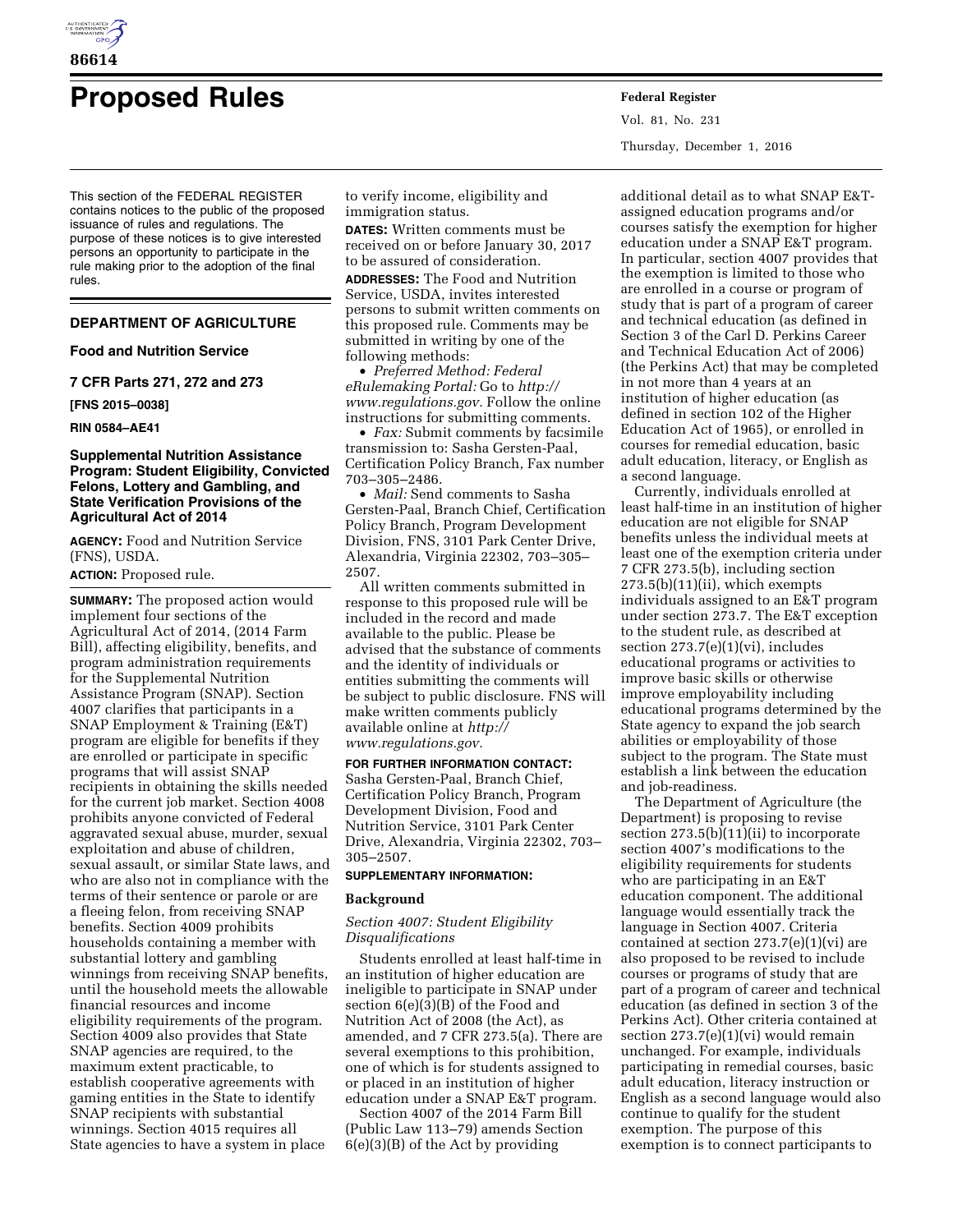programs that lead to employment and economic self-sufficiency. The Department strives to ensure that SNAP E&T programs are aligned with effective practices in workforce development. As such, for the purpose of this exemption, courses or programs of study that are part of a program of career and technical education may be offered concurrently or contextually with remedial courses, basic adult education, literacy instruction or English as a second language.

Section 3 of the Perkins Act provides a general definition of the term ''career and technical education.'' The Department understands that States have some discretion to determine what courses meet that general definition. That is, while all States have adopted the basic definition, they also have State-specific criteria as well. For example, States may choose to include more rigorous requirements or specific courses, among other individuallytailored standards. The Department also notes that the program does not have to be receiving Perkins funding, it would just need to meet the general definition. For these reasons, the Department believes that State agencies are in the best position to determine what courses or programs of study are parts of a program that meets the definition of career and technical education under the Perkins Act for SNAP as well. The Department is interested in receiving comments on following this approach.

Section 4007 provides that the course or program of study may be completed in not more than four years. The Department notes that many students pursuing four-year degrees are unable to finish in that time. Therefore, the Department is proposing that students participating in qualifying courses or programs of study that are designed to be completed in up to four years, but actually take longer than four years to complete, satisfy the new requirement.

Thirty-four States offered education components through their E&T programs in FY 2015. These States would need to evaluate whether those components meet the student eligibility criteria proposed in this rule. However, the Department believes that the cost implications of this proposed rule for those States are minimal and the provisions do not materially alter the rights and obligations of SNAP recipients because there would continue to be work requirement exemptions for students enrolled more than half-time in an institution of higher education under section 273.7(b)(viii).

# *Section 4008: Eligibility Disqualifications for Certain Convicted Felons*

Section 4008 of the 2014 Farm Bill added new section 6(r)(1) to the Act to prohibit anyone convicted of certain sexual crimes, child abuse, and murder who are also not in compliance with the terms of their sentence, or who are fleeing felons or parole or probation violators as described in section 6(k) of the Act, from receiving SNAP benefits. The listed offenses in section 4008 include the following: (i) Aggravated sexual abuse under section 2241 of Title 18, United States Code, (ii) murder under section 1111 of Title 18, United States Code, (iii) sexual exploitation and other abuse of children under chapter 110 of Title 18, United States Code, (iv) a Federal or State offense involving sexual assault, as defined in section 40002(a) of the Violence Against Women Act of 1994 (42 U.S.C. 13925(a)), or (v) an offense under State law determined by the United States Attorney General to be substantially similar to the offenses in (i) through (iii) above.

Section 4008 also imposes a new requirement that individuals applying for SNAP benefits must attest whether the applicant, or any other member of the household, was convicted of any of the listed Federal offenses or substantially similar State offenses. The provisions in section 4008 do not apply to convictions for conduct occurring on or before the date of enactment of the 2014 Farm Bill, February 7, 2014.

Section 4008 also provides that although those disqualified from receiving SNAP benefits under this provision are not SNAP-eligible members of the household, their income and resources are to be considered in determining the eligibility and value of the benefits for the rest of the household.

#### **Disqualification**

The Department is proposing to revise the regulations at section 273.11 by adding a new subsection (section 273.11(s)) to include the language contained in section 4008. The regulatory provision would essentially track the language in the statute, and would specify that the provision would not apply to convictions for conduct occurring on or before February 7, 2014. Fleeing felons and probation or parole violators covered in section 273.11(n) are also cited in proposed section 273.11(s) as ineligible for SNAP benefits.

The Department notes that before passage of the 2014 Farm Bill, section

6(k) of the Act, (reflected at section 273.11(n)), already prohibited certain fleeing felons and probation and parole violators from receiving SNAP benefits. The Department published a proposed rule, Clarification of Eligibility of Fleeing Felons (76 FR 51907), on August 19, 2011, and the final rule (80 FR 54410) on September 10, 2015, to implement section 4112 of the Food, Conservation, and Energy Act of 2008, Public Law 110–246, which required the Secretary of Agriculture to define the terms ''fleeing'' and ''actively seeking.''

Section 4008 does not affect the existing prohibition that precludes fleeing felons and probation or parole violators from obtaining SNAP benefits under section 6(k) of the Act. The proposed § 273.11(s) would extend SNAP ineligibility to those individuals with convictions for Federal or State offenses as described in section 4008 who are also out of compliance with the terms of their sentence. The intent of the proposed subsection(s) is not to exclude individuals who have been convicted of such a crime but who have complied with the terms of their sentence, probation or parole.

This regulatory provision would apply to adults and to minors convicted as adults. It would not apply to minors who are under 18 unless they are convicted as adults. The Department understands that under Federal Law, juvenile offenses are penalized through ''juvenile delinquencies'' or ''juvenile adjudications'' rather than convictions and sentences, and that States have similar distinctions. Therefore, the Department believes that Congress did not intend to include such individuals in the prohibition.

Relatedly, section 273.2(j)(2)(vii) lists households that must never be considered categorically eligible for SNAP benefits. Section  $273.2(j)(2)(vii)(D)$  already prohibits a household from being categorically eligible if any member of the household is ineligible under § 273.11(m) by virtue of a conviction for a drug-related felony. In this rule, the Department proposes to revise section  $273.2(i)(2)(vii)(D)$  to add convicted felons under section 273.11(s) and fleeing felons and probation or parole violators under section 273.11(n) to this subsection. This prohibition from categorical eligibility would apply to households containing individuals disqualified as a result of having certain convictions and not being in compliance with the sentence as provided in proposed section 273.11(s). It also would apply to households containing a fleeing felon or individual violating parole or probation, a prohibition which was inadvertently not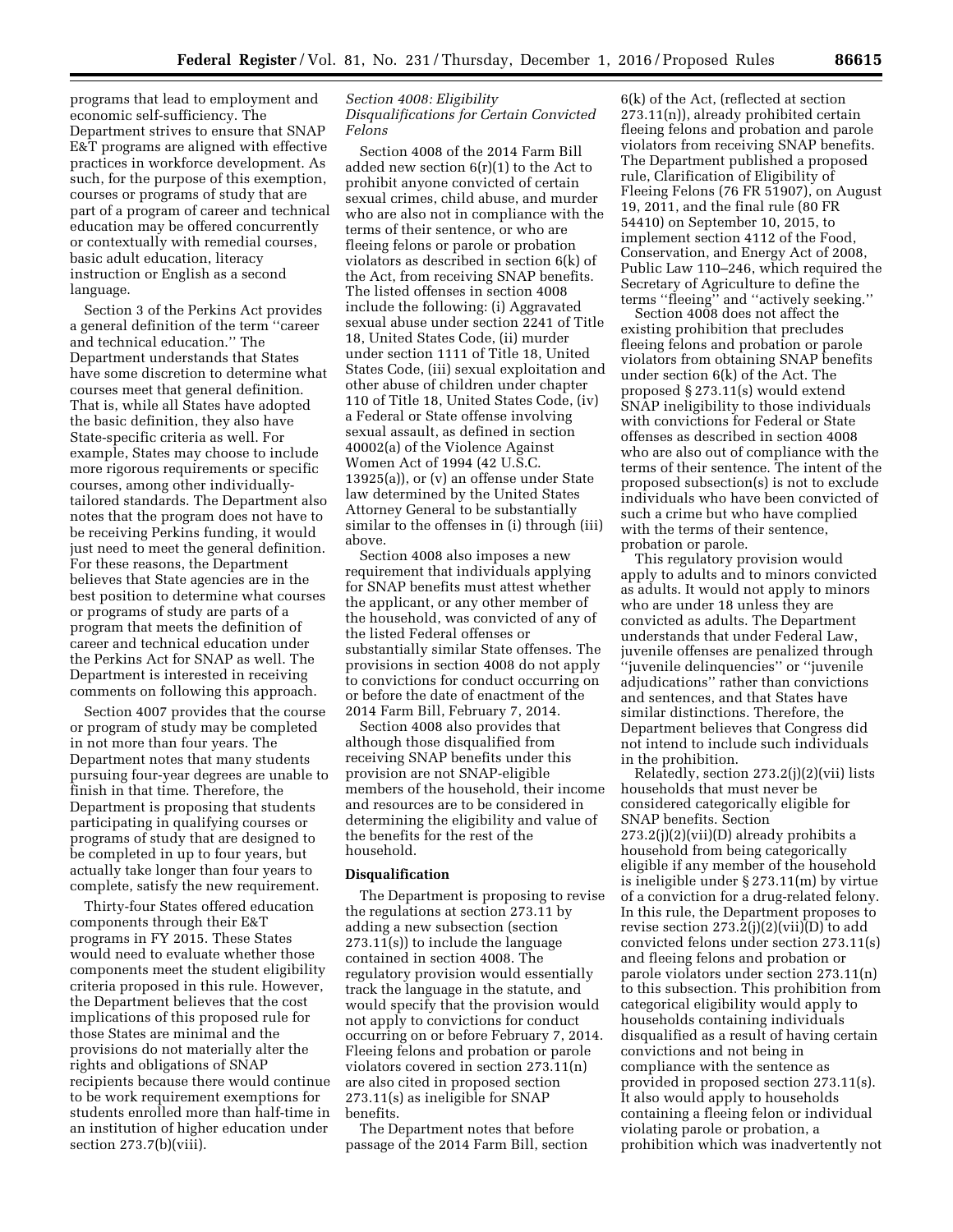captured in the Department's September 10, 2015 rule, Clarification of Eligibility of Fleeing Felons (80 FR 54410).

State agencies are reminded that Privacy Act restrictions and confidentiality provisions found at section 11(e)(8) of the Act remain intact for individuals who would be covered by this proposed rule. A request for information about a SNAP recipient or applicant by law enforcement officials must be made during the proper exercise of an official duty. Information about potential convicted felons covered by section 4008 of the 2014 Farm Bill whether it is alleged that they have been convicted for Federal or State crimes listed in section 4008 and are violating their sentences, or who are fleeing felons or parole or probation violators, must not be released to other persons such as bounty hunters, who are not official law enforcement representatives of a Federal or State entity.

State agencies would be required to establish clear and consistent standards for determining whether an individual is not in compliance with the terms of his or her sentence. Those standards must not be arbitrary or capricious. Standards for determining whether someone is a fleeing felon or probation or parole violator are addressed in the final rule titled Clarification of Eligibility of Fleeing Felons (80 FR 54410) published on September 10, 2015.

Section 4008 gives the United States Attorney General the authority to determine what statutory crimes and sentences convictions are substantially similar under State law. The U.S. Department of Justice (DOJ) may establish guidelines for determining which State offenses are substantially similar to the Federal offenses listed in section 4008. More information on the matter is forthcoming, through either regulations or guidance from DOJ.

#### **Attestation**

Section 4008 also requires every person applying for SNAP benefits to attest whether the individual, or any member of the household of the individual, has been convicted for a crime covered by this section. The Department proposes to add the attestation requirement to the regulations at new paragraph section 273.2(o). In addition to the language contained in section 4008 regarding attestation, the Department also proposes to incorporate other specific standards and procedures for the attestation into the regulation. Although State agencies do have some discretion with the attestation requirement, basic standards will help ensure consistency

across State agencies. Those standards are proposed as follows below.

Specifically, the individual applying for benefits would be responsible for attesting whether he or she, or any other household member, has been convicted as an adult of the crimes in section 4008. As part of that attestation, the Department would also require that the household attest as to whether any convicted member is complying with the terms of the sentence. The Department does not believe it is feasible for each individual member of the household to attest. If the SNAP household uses an authorized representative, the authorized representative would complete the attestation. State agencies would be required to update their application process to include the attestation requirement. It may be done in writing, verbally, or both, provided that the attestation is legally binding in the State. States could accomplish this by, for example, adding the attestation to the application for benefits, or by updating their interview process to include the attestation. The Department expects that the attestation would take place during the interview process, and anticipates that most attestations will be in writing. If an applicant is not present in person to hand in an application along with the attestation, the Department prefers that the State agency accept a written as opposed to verbal attestation and not require individuals to come into the office solely for the purpose of completing an attestation. To do otherwise could place an undue burden on the household and have a negative effect on program access. The attestation would be documented in the case file. Whatever procedure a State chooses to implement would need to be reasonable and consistent for all households applying for SNAP benefits, and would need to be part of certification and recertification procedures. The Department believes this discretion provides State agencies the flexibility to determine a standard that best suits their needs and administrative structures, while still supporting uniformity and legal enforceability.

The State agency would be required to verify any attestation that no member of the household has been convicted as an adult of the crimes in this section if its veracity is questionable. The State agency would have the discretion to determine what makes an attestation questionable. In the event an attestation is questionable, the State agency would have to evaluate each case separately, using a reasonable standard established by the State to ensure consistency for all

cases, and document the case file accordingly. At a minimum, the Department expects that State agencies would verify each element of the attestation—that the individual has been convicted of a crime listed in section 4008, and that the individual is not in compliance with the terms of their sentence.

The Department is also proposing that the State agency must verify when the household attests that there is a disqualified felon not in compliance with the sentence to avoid any unnecessary confusion on the part of the household. That is, if a SNAP applicant attests to being a convicted felon not in compliance with the sentence, or attests that another member of the household is a convicted felon not in compliance with the sentence, the State agency would be responsible for verifying the disqualified felon status of the individual. The Department believes the State agency is in a better position than applicants to understand the specific requirements of the attestation and to obtain appropriate verification. Also, an applicant who attests for other members of the household may not have all of the information or a clear understanding of the situation involving that household member, and the State agency would be able to more reliably confirm felon status and whether the individual is complying with the sentence. The State agency would need to establish a reasonable standard to ensure consistency for all cases, and document the case file accordingly, in order to properly conduct this verification. The Department proposes to codify this requirement at section 273.2(f)(5)(i). The Department reminds State agencies that under section 273.2(f)(3) they have the option to implement mandatory verification where appropriate.

## *Section 4009: Lottery and Gambling Winners*

Section 4009 of the Farm Bill directs the Department to institute new regulations regarding the receipt of substantial lottery or gambling winnings among SNAP households. It provides that any household that receives substantial lottery or gambling winnings, as determined by the Secretary, must lose eligibility for benefits immediately upon receipt of winnings. It also requires that those households remain ineligible until they again meet the allowable financial resources and income eligibility requirements of the Act. Section 4009 also requires the Secretary to set standards for each State agency to establish agreements, to the maximum extent practicable, with entities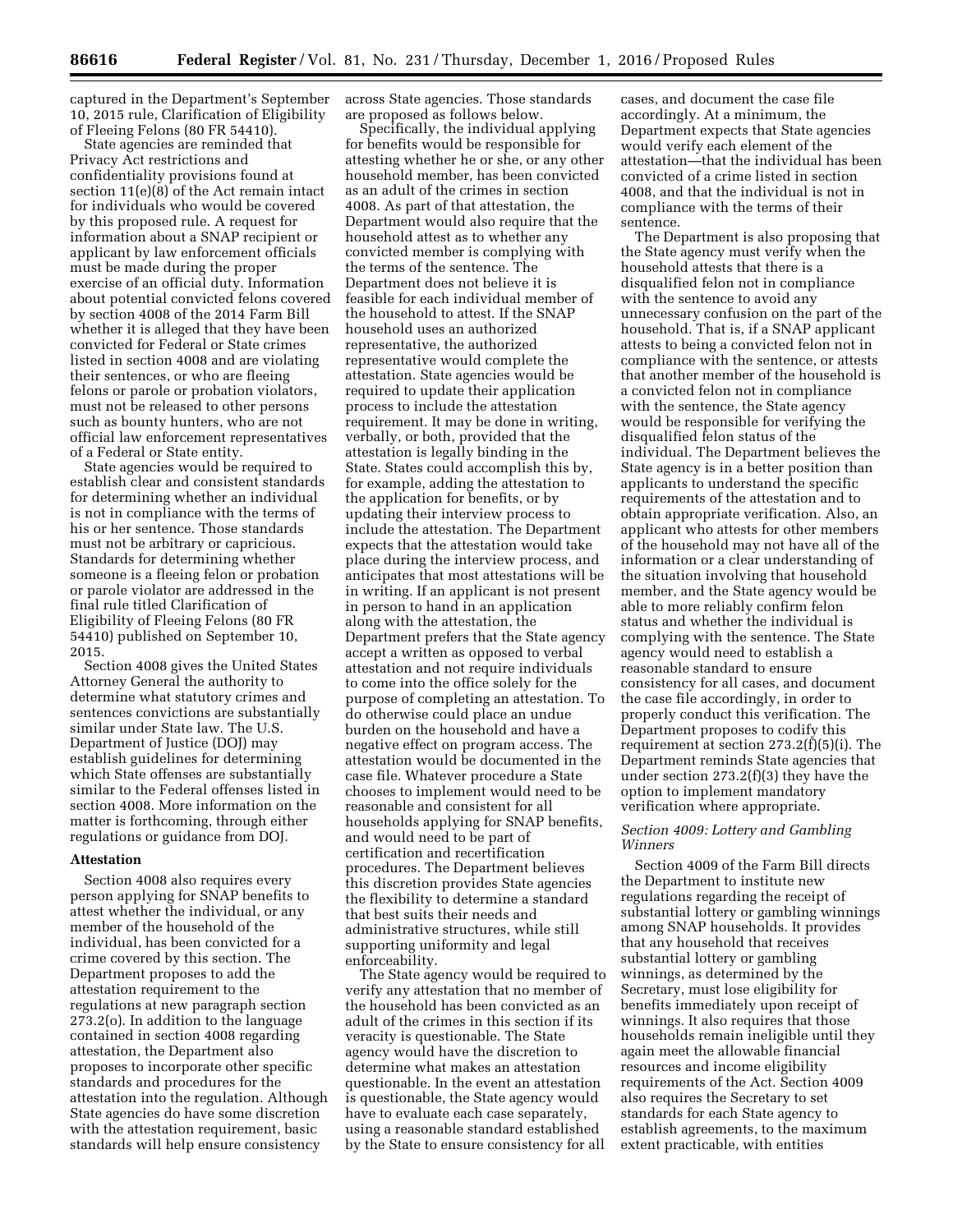responsible for the regulation or sponsorship of gaming in the State to identify SNAP individuals with substantial winnings.

# **Disqualification for Substantial Lottery or Gambling Winnings**

Section 4009 requires that households that have received substantial lottery or gambling winnings shall immediately lose eligibility for SNAP benefits, and gives the Secretary authority to define what amount constitutes substantial winnings. In order to implement section 4009, the Department is proposing a new 7 CFR 273.11(r) to codify the disqualification and definition. Substantial lottery or gambling winnings would be defined as a cash prize won in a single game equal to or greater than \$25,000 before taxes or other amounts are withheld. If multiple individuals shared in the purchase of a ticket, hand, or similar bet, then only the portion of the winnings allocated to the member of the SNAP household would be counted toward the eligibility determination. Non-cash prizes are not included in the definition of substantial winnings.

FNS based its definition of substantial winnings on the amount that would cause a significant lifestyle change for a majority of SNAP households. Small amounts of winnings that would be quickly spent by a household for common expenses like paying down debt, making car repairs, saving for an apartment security deposit, or buying long put-off necessities would not meet the definition of substantial. One way to understand substantial winnings that would result in a significant lifestyle change is an amount that would push a household's income above the SNAP gross income limits for a household of three considered annually for a given fiscal year. Gross income limits for a household of three would be used to set the threshold because the average SNAP household size is between two and three.

In fiscal year 2017, the gross monthly income limit for a household of three is \$2,184. This value multiplied by 12 and rounded to the nearest five thousand equals \$25,000. FNS proposes rounding to the nearest \$5000 to allow for ease in administration and communication with gaming entities and SNAP recipients. Every new fiscal year the threshold would be re-calculated using the new value for the gross monthly income limit for a household of three for that fiscal year rounded to the nearest five thousand dollars. FNS would provide the adjusted threshold amount to State agencies along with the SNAP income and resource limits each year. FNS asks

for comments on this proposed definition of substantial winnings.

All households certified to receive SNAP benefits would be subject to this rule. If a member of a SNAP household wins a substantial amount, the entire SNAP household would lose eligibility for the program. Section 4009 requires that households disqualified by this provision shall remain ineligible for SNAP until that household meets the allowable financial resources and income eligibility requirements under subsections (c), (d), (e), (f), (g), (i), (k), (l), (m) and (n) of section 5 of the Act.

#### **Cooperative Agreements**

The Department proposes to add a new section 272.17 to codify the requirement in section 4009 by setting standards for States' establishment of cooperative agreements with entities responsible for the regulation or sponsorship of gaming in the State, in order to identify individuals with substantial winnings, as defined by this rule, within their State. Gaming entities would be those entities responsible for the regulation or sponsorship of gaming in the State. Examples include, but are not limited to, State lotteries, casinos, race tracks that permit wagering, offtrack betting facilities, State gambling oversight boards, and other entities that regulate gambling in public or private organizations in the State or on Tribal lands. Gaming entities that do not payout cash winnings equal to or greater than the substantial amount defined above would not be subject to this rule.

State agencies will not be required to establish cooperative agreements with gaming entities within their State if all gaming activities are deemed illegal by State and Federal law. However, if a State agency becomes aware of a member of a SNAP household receiving benefits within their State who wins substantial lottery or gambling winnings, as defined by this rule, either within or outside their State, then the State agency would be required to enforce this rule for that individual and the individual's household even if gambling is illegal in the State where the household is receiving benefits.

Gaming entities that enter into cooperative agreements with State agencies to identify SNAP recipients with substantial winnings would be responsible for meeting the terms of these agreements. The cooperative agreements would solely allow for the gaming entities to transmit information to State agencies; State agencies would be prohibited from sharing any information about SNAP households with gaming entities. Gaming entities would not be authorized to use data

matches to receive or view information on SNAP households. In addition, section 4009 does not require gaming entities to withhold winnings of a substantial amount, as defined by this rule, from a winner. The Department anticipates gaming entities would only share information with the State agency on individuals who win an amount equal to or greater than a substantial amount, as defined by this rule. The State agency would only use the information obtained through the data matches with gaming entities to identify individuals with substantial winnings, as defined by this rule.

The Department anticipates that a cooperative agreement established between the State agency and a gaming entity would specify that the gaming entity, either directly or through a third party, will share information about individuals with substantial winnings, as defined by this rule, over an agreed upon time period with the State agency. As contained in proposed section 273.17(b), at a minimum these agreements would need to specify the type of information to be shared by the gaming entity, the procedures used to share information, the frequency of sharing information, and the job titles of individuals who would have access to the data. Cooperative agreements should also include safeguards limiting release or disclosure of personally identifiable information to parties outside those included in the agreement.

Because the types of lottery and gambling activities allowed within a State, and the administration and oversight of these games, vary from State to State, State agencies would have discretion in determining which types of games and gaming entities will be subject to this rule; however, the Department expects State agencies to include as many gaming entities in their implementation of this rule as is practicable. State agencies should make a good faith effort to enter into cooperative agreements with entities within their State responsible for the regulation or sponsorship of gaming. If a State agency and a gaming entity cannot come to an agreement after the State agency makes a good faith effort, then the State agency need not continue to pursue an agreement with that gaming entity at that time.

State agencies have some discretion to determine how often matches are made to identify winners. FNS expects State agencies to perform matches as frequently as is feasibly possible to identify SNAP recipients with substantial winnings, as defined in this rule. However, at a minimum, matches would be conducted when a recipient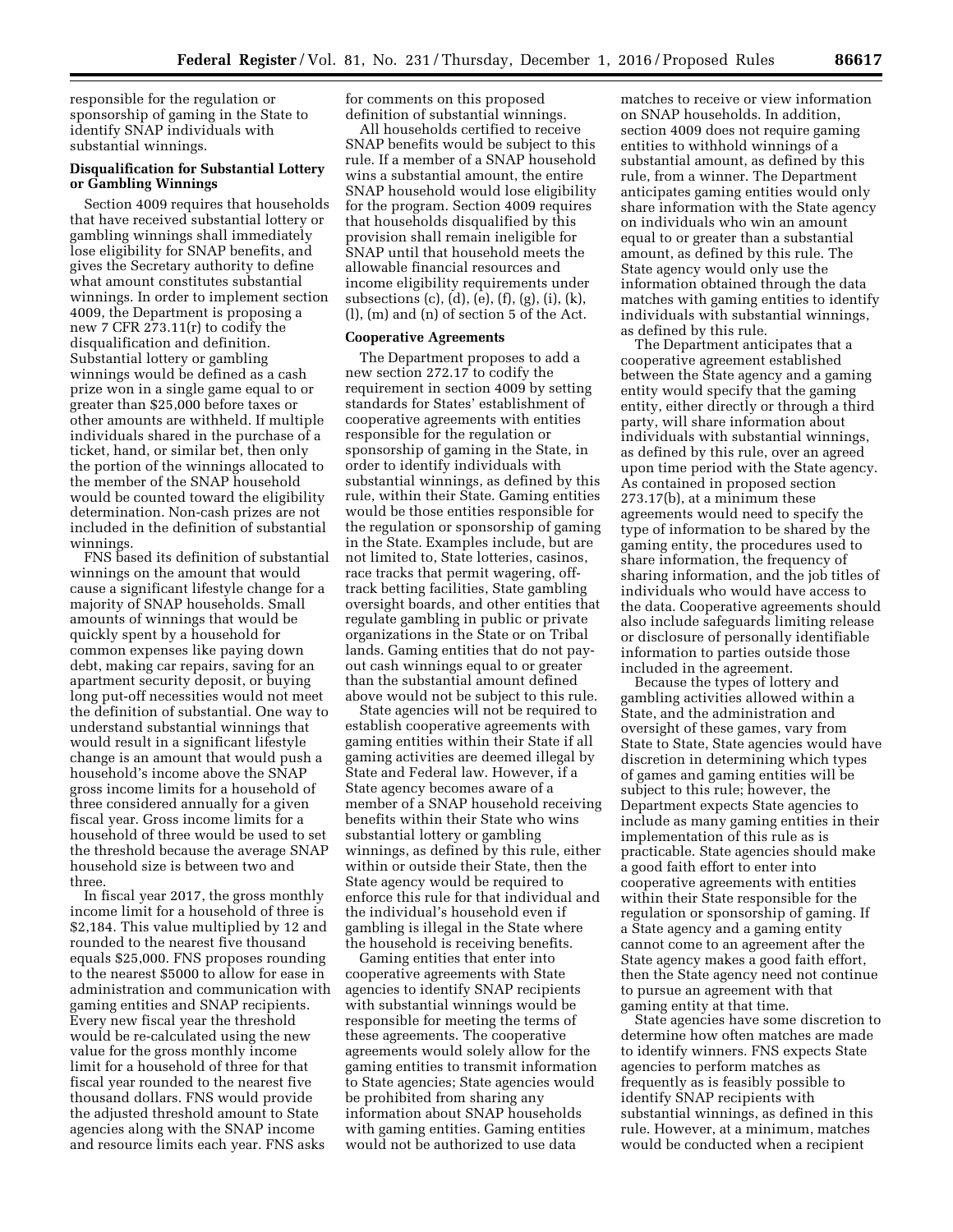files a periodic report and at recertification. The Department proposes to codify this requirement at new section 272.17(d). States would be required to include in their State Plan of Operations the names of gaming entities with whom they have cooperative agreements, the frequency of data matches with these entities, and if the State considers information from the data matches verified upon receipt. The Department proposes to codify this requirement at new section 272.17(e).

## **Self-Reporting**

SNAP recipients would be required to self-report substantial winnings, as defined in this rule, to the State agency administering the household's benefits within 10 days of collecting the winnings regardless of the State where the winnings were won, in accordance with the 10 day reporting timeframes outlined in section 273.12(a)(2). SNAP recipients would be required to report substantial winnings, as defined in this rule, from State lotteries and other gaming entities both in the State where they receive benefits and in other States, as well as any substantial winnings from multi-state lotteries. If a State agency learns through self-reporting that a SNAP recipient received substantial winnings, as defined by this rule, the State agency must act immediately by closing the entire household's case. Before closing a household's case, the State agency may verify information about self-reported substantial winnings, as defined in this rule, if the information is questionable. The Department proposes to codify the reporting requirements surrounding this disqualification at new section  $273.12(a)(1)(viii)$  and section 273.12(a)(5)(vi)(B)(5). The Department also proposes to add to section  $273.12(a)(5)(iii)(E)$  the requirement that households report when a member of the household wins substantial lottery or gambling winnings in accordance with new section 273.11(r).

State agencies must inform SNAP households upon certification that, should any member of the household win substantial lottery or gambling winnings, as defined in this rule, they must contact the State agency within 10 days to reassess their eligibility for SNAP. Section 4009 only applies to eligibility determinations of enrolled SNAP households, not households who are applying to receive benefits. As a result it would not be necessary to include a question on the initial SNAP application asking applicants if anyone in the household has ever won substantial winnings. However, it is at the discretion of the State agency to

determine whether to include a question on the SNAP periodic report or recertification forms asking if anyone in the recipient household has won substantial lottery or gambling winnings, as defined by this rule, since the time of the household's most recent certification. In making this decision States should consider the potential increase in response burden for SNAP households relative to the number of households likely to report substantial winnings.

The Department notes that its rule, Supplemental Nutrition Assistance Program (SNAP): Eligibility, Certification, and Employment and Training Provisions of the Food, Conservation and Energy Act of 2008, is currently in the process to be published as a final rule. That rule also references sections of section 273.12. Assuming that final rule is published by the time this rule is in the final rule process, the Department may be required to redesignate paragraph citations accordingly.

## **Verification of Data Matches**

Data received through cooperative agreements with gaming entities may come from a wide variety of gaming entities (*e.g.* public or private entities; local, statewide or national entities) with varying degrees of reliability. Although verification of information about substantial winnings, as defined in this rule, is required, the Department will leave to State discretion whether information received through data matches will be considered verified upon receipt, and if not, how the State will verify that information. States should establish and apply consistent procedures for verifying substantial lottery and gambling winnings in accordance with sections 273.12(a)(5)(vi)(B) and§ 273.2(f). The Department proposes to codify the requirement that the State agency verify information that a member of the household has won substantial lottery or gambling winnings in accordance with new sections 272.17(c) and  $273.12(a)(5)(vi)(B)$ .

If a State agency identifies a SNAP recipient who has received substantial winnings, as defined by this rule, before the recipient reports the collection of winnings, the State would need to verify that information, if it is not considered verified upon receipt. Procedures established in new section 272.17(c) require that if a household is found to have received, during their certification period, substantial winnings, as defined in this rule, prior to any action to terminate the household's benefits, the State agency shall provide the

household notice, in accordance with the provisions on notices of adverse action appearing in section 273.13. For households that are found to have received substantial winnings at the time of their case's recertification, the State agency shall provide these households with a notice of denial, in accordance with section 273.10(g)(2). The State agency shall also establish claims as appropriate.

The Department recognizes that some States will consider information received through data matches verified upon receipt, whereas other States will need to pursue verification regardless of how the State has chosen to act on changes. Upon receipt of a positive data match, all States would need to take immediate action to either to pursue verification, as needed, and close the case, if appropriate, regardless of whether the State has chosen to act on all changes or to act only on certain changes.

#### **Eligibility for Previously Disqualified SNAP Households**

Section 4009 does not require SNAP applicants to be screened for eligibility based on past lottery or gambling winnings. The only exception would be applicant households containing a member who was previously disqualified for substantial winnings, as defined by this rule, since section 4009 requires that such households remain ineligible until they meet the income and eligibility requirements in the Act detailed in sections 273.8 and 273.9.. The eligibility determinations for these households at the time of re-application would need to be based on the requirements in sections 273.8 and 273.9. To identify members of applicant households previously disqualified for substantial winnings, as defined in this rule, SNAP eligibility workers could conduct a search of past case records or question the household during the interview. The Department feels that including a question on the SNAP application about past disqualification for substantial winnings, as defined in this rule, will unnecessarily burden the vast majority of SNAP applicants not subject to this rule. Other methods, such as those noted above, may be more effective in obtaining the necessary information without adding burden to all SNAP applicants.

## *Section 4015: Mandating Certain Verification Systems*

Section 4015 of the 2014 Farm Bill amends section 11(p) of the Act by providing that a State agency must use an immigration status verification system established under section 1137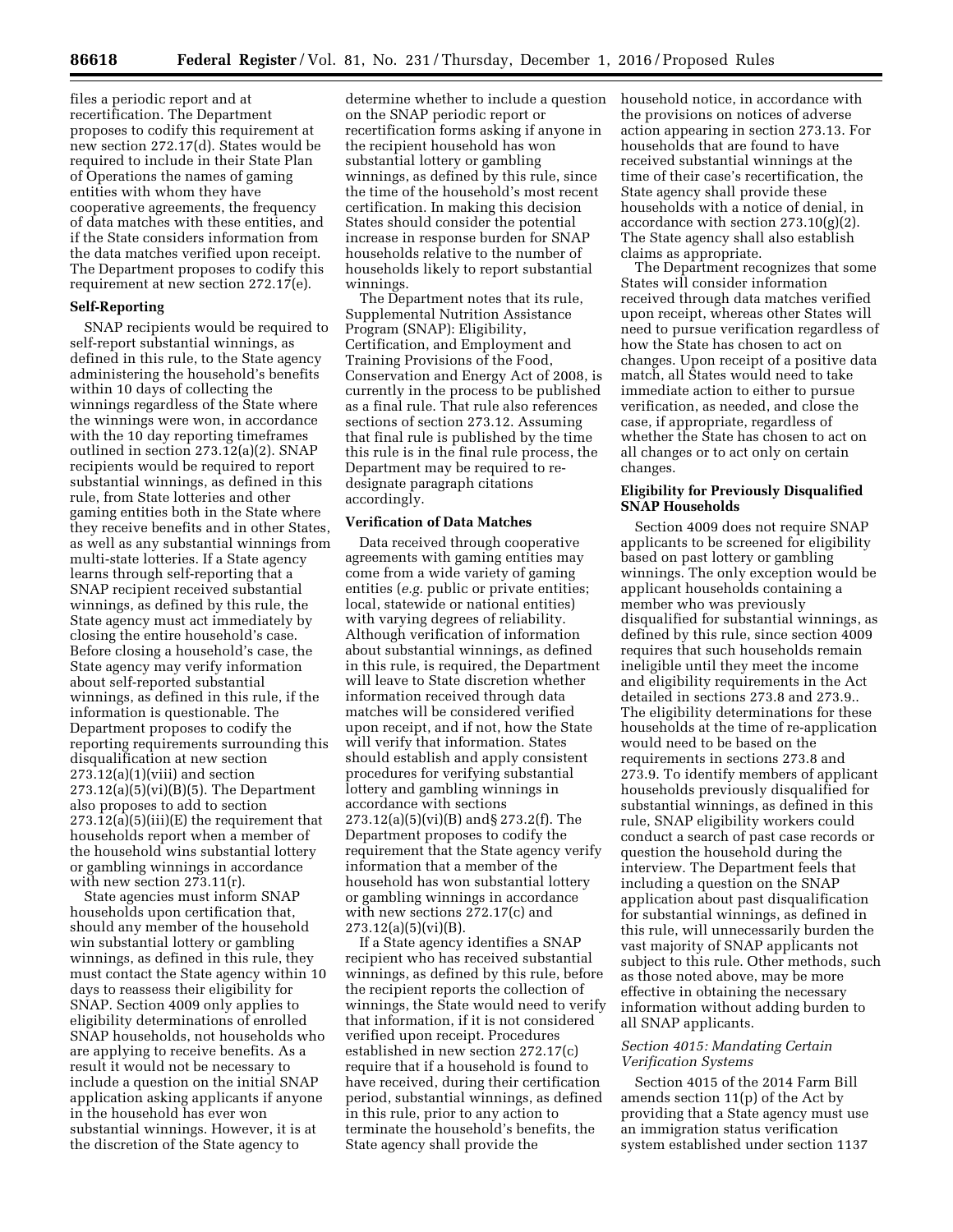of the Social Security Act (SSA) and an income and eligibility verification system. Before the 2014 Farm Bill, use of these verification systems was optional. In particular, section 11(p) of the Act previously provided that State agencies were not required to use an income and eligibility or immigration status verification system established under section 1137 of the SSA.

#### **Immigration Status Verification System**

The Department proposes to amend the regulations at 7 CFR  $273.2(f)(1)(ii)$  to largely reflect the statutory language in section 4015 by requiring States to use an immigration status verification system established under section 1137 of the SSA (42 U.S.C. 1320b–7) when verifying immigration status of SNAP applicants.

Section 1137(d)(3) of the SSA (42 U.S.C. 1320b–7(d)(3)) requires verification of immigration status ''through an automated or other system'' designated by the Immigration and Naturalization Service (INS) for use by the States. INS ceased to exist as a result of the Homeland Security Act of 2002, P.L. 107–296, on March 1, 2003, and its functions were transferred from the Department of Justice to the newlycreated Department of Homeland Security (DHS). Three agencies were established within DHS—including the U.S. Citizenship and Immigration Services (USCIS).

USCIS administers the Systematic Alien Verification for Entitlements (SAVE) Program to help Federal, State and local agencies authorized to use the service to verify the immigration status of public benefits applicants. SAVE is an inter-governmental web-based service that provides timely immigration status information, thereby allowing those user agencies to ensure that they are issuing public benefits only to individuals entitled to receive them.

USCIS has confirmed with the Department that there are only two ways a SNAP State agency can verify immigration status with USCIS. Both ways are through the SAVE system either through an electronic search or a manual G–845 paper form search (there is also a G–845 Supplement form if the State agency would like to request more detailed information on immigration status, citizenship and sponsorship). USCIS offers no other options for a SNAP State agency to verify immigration status, and either method would satisfy the immigration verification requirements of section 4015. Typically, the manual search is available after an initial electronic search if additional verification is

needed. Whether using the electronic search or manual G–845 forms search, the State agency must sign a memorandum of agreement with USCIS to conduct the verification.

Current SNAP regulations at section 273.2(f)(1)(ii) require that States verify the immigration status of non-citizens who apply for SNAP, but do not mandate the use of SAVE to do so. As Section 4015 now mandates that all States use an immigration status verification system established under Section 1137 of the SSA, in effect, it now requires the use of SAVE to verify immigration status. Therefore, the Department is proposing to revise references to SAVE throughout §§ 272 and 273 to reflect this new mandatory requirement.

Since SAVE is administered by another Federal agency that could change the name or other details of the service, the Department proposes to revise section 273.2(f)(1)(ii) to reflect the broader language of section 4015 in the event USCIS makes any changes to that system. Provisions regarding the optional use of SAVE to verify the validity of documents are available at sections 272.11(a) and 273.2(f)(10) and are proposed to be updated only to reflect the new mandatory requirement that the system be one established under section 1137 of the SSA. Other provisions contained at section 272.11 involve necessary logistical steps for the use of SAVE, such as establishing agreements with INS (now USCIS), and administrative requirements such as use of the data, and are unaffected by this proposed rule. Similarly, other requirements at section 273.2(f)(10), regarding procedures in verifying the validity of documents provided by alien applicants, are unaffected by this proposed rule.

All 53 State agencies (including the District of Columbia, Guam and the Virgin Islands) have indicated to FNS that they currently use the SAVE database, so the Department does not believe the requirement will have a big impact on most States. Because SAVE is the system used by USCIS for immigration status verification, State SNAP agencies' use of SAVE would satisfy the immigration verification requirement in section 4015. Ensuring that all States use an immigration status verification system established under section 1137 of the SSA helps ensure State agencies follow consistent standards in verifying immigration status. The Department may require the State agency to provide written confirmation from USCIS that the system used by the State is an immigration status verification system

established under section 1137 of the SSA.

Although section 4015 does not specifically require State agencies to use the electronic SAVE search, USCIS has indicated its preference for the electronic search over the paper-based G–845 SAVE search. This is because the electronic SAVE search is faster and more efficient. The Department also understands that an electronic SAVE search is more cost effective per search than the paper-based process. For these reasons, the Department encourages State agencies to use an electronic before a manual SAVE search.

As a related matter, the Department is taking this opportunity to propose an update of the terminology used in the current regulations for the Federal agency that handles immigration status issues. Current SNAP regulations refer to the Department of Justice (DOJ) Immigration and Naturalization Service (INS) as the entity responsible for fulfilling Federal immigration functions. As previously noted, INS no longer exists and USCIS now oversees lawful immigration to the United States and naturalization of new American citizens, including the management of SAVE. The Department proposes to update references from INS to USCIS throughout sections 271, 272 and 273 accordingly.

To further clarify existing requirements, this proposed rule would more explicitly include in the regulatory text the requirement that State agencies must verify the immigration status of all non-citizens applying for SNAP benefits. Although an applicant must provide documentation of his or her status when applying for benefits, such as a green card, doing so does not negate the State agency's responsibility to verify that status with DHS. This is essential because SNAP eligibility workers do not have the expertise to confirm the validity of those documents. Such confirmation must come from the Federal agency charged with overseeing immigration status issues—DHS' USCIS. This clarification is proposed at sections  $273.2(f)(1)(ii)$  and  $(f)(10)$ .

Finally, the Department reminds commenters that section 5(i) of the Act and section 273.4(c)(4) of the regulations require that the income and resources of sponsors be deemed to sponsored non-citizens when they apply for SNAP (with exceptions for particular vulnerable populations as listed at section 273.4(c)(3)). Sponsored noncitizens applying for SNAP are required to provide information and documentation about their sponsor's income and resources. The Department understands that SAVE search results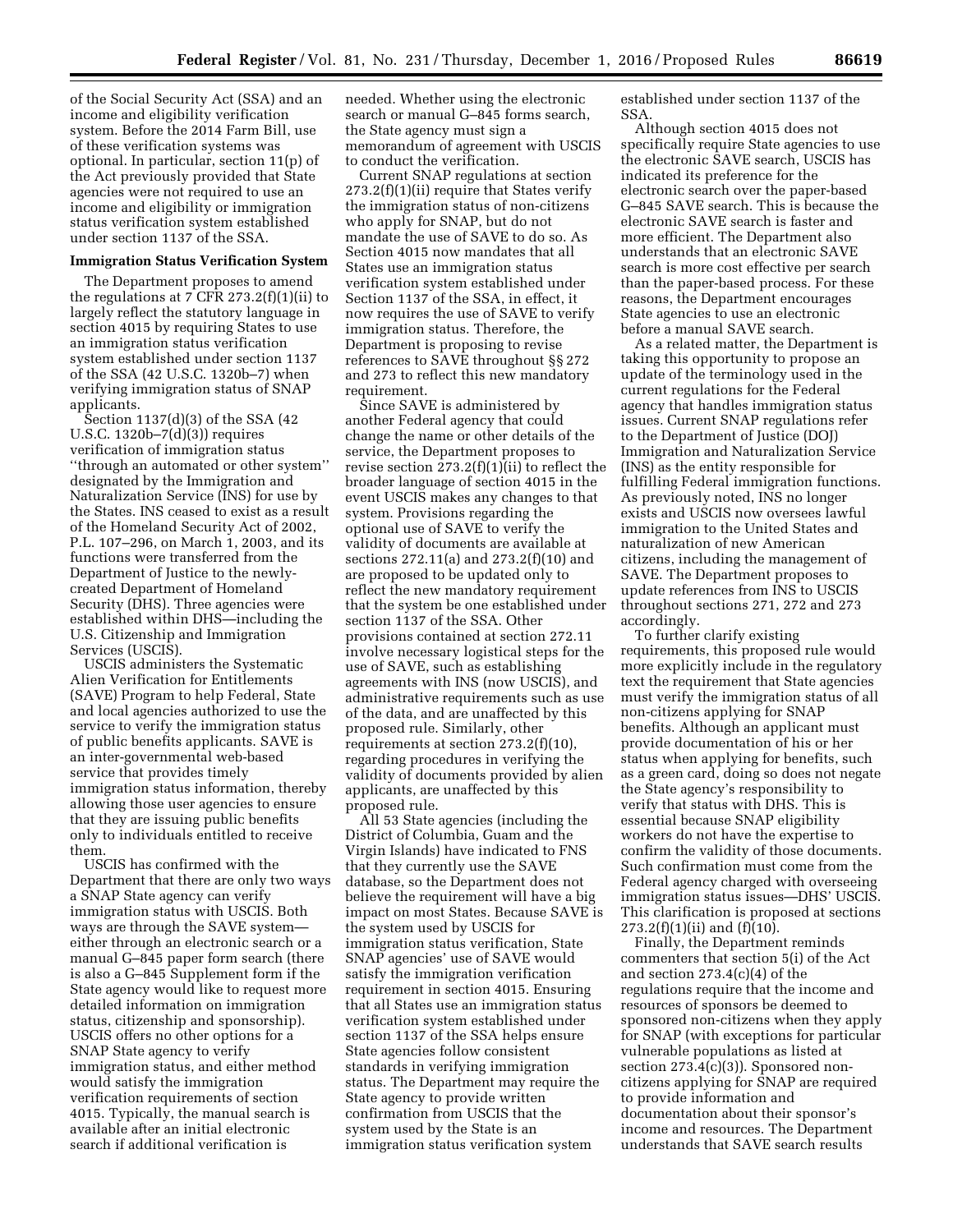provide information on whether or not a non-citizen has a sponsor. The Department proposes to add section 273.2(f)(10)(vi) to allow State agencies to use SAVE to confirm whether an affidavit of support has been executed in accordance with the deeming requirements at section 273.4(c)(2) Since the electronic or manual SAVE searches provide information on whether an individual has an executed affidavit of support (USCIS Form I–864 or I–864A), and sponsor deeming is required, State agencies may use that information as a means to check whether an applicant has a sponsor.

# **Income and Eligibility Verification System (IEVS)**

Section 4015 also requires States to use an income and eligibility verification system established under Section 1137 of the SSA in accordance with standards set by the Secretary. Standards for IEVS already exist at section 272.8(a)(1), section 273.2(b)(2) and section 273.2(f)(9). Except for updating these provisions to remove the optional use of IEVS, the Department proposes to maintain current requirements without change. States would need to maintain a system that ensures compliance with the applicant verification standards in section 273.2(f). Those standards contain procedures on, for example, items requiring mandatory verification and verification when questionable, describes sources of verification, among other standards.

# **Procedural Matters**

# *Executive Order 12866 and 13563*

Executive Orders 12866 and 13563 direct agencies to assess all costs and benefits of available regulatory alternatives and, if regulation is necessary, to select regulatory approaches that maximize net benefits (including potential economic, environmental, public health and safety effects, distributive impacts, and equity). Executive Order 13563 emphasizes the importance of quantifying both costs and benefits, of reducing costs, of harmonizing rules, and of promoting flexibility.

This proposed rule has been determined to be not significant and was not reviewed by the Office of Management and Budget (OMB) in conformance with Executive Order 12866.

# *Regulatory Impact Analysis*

This rule has been designated as not significant by the Office of Management and Budget, therefore, no Regulatory Impact Analysis is required.

# *Regulatory Flexibility Act*

The Regulatory Flexibility Act (5 U.S.C. 601–612) requires Agencies to analyze the impact of rulemaking on small entities and consider alternatives that would minimize any significant impacts on a substantial number of small entities. Pursuant to that review, it has been certified that this rule would not have a significant impact on a substantial number of small entities. While there may be some burden/ impact on State agencies and small entities involved in the gaming industries, the impact is not significant as the burden would be on State agencies to ensure appropriate cooperative agreements are entered into.

## *Unfunded Mandates Reform Act*

Title II of the Unfunded Mandates Reform Act of 1995 (UMRA), Public Law 104–4, establishes requirements for Federal agencies to assess the effects of their regulatory actions on State, local and Tribal governments and the private sector. Under section 202 of the UMRA, the Department generally must prepare a written statement, including a cost benefit analysis, for proposed and final rules with ''Federal mandates'' that may result in expenditures by State, local or Tribal governments, in the aggregate, or the private sector, of \$146 million or more (when adjusted for inflation; GDP deflator source: Table 1.1.9 at *[http://](http://www.bea.gov/iTable) [www.bea.gov/iTable](http://www.bea.gov/iTable)*) in any one year. When such a statement is needed for a rule, Section 205 of the UMRA generally requires the Department to identify and consider a reasonable number of regulatory alternatives and adopt the most cost effective or least burdensome alternative that achieves the objectives of the rule. This proposed rule does not contain Federal mandates (under the regulatory provisions of Title II of the UMRA) for State, local and Tribal governments or the private sector of \$146 million or more in any one year. Thus, the rule is not subject to the requirements of sections 202 and 205 of the UMRA.

# *Executive Order 12372*

SNAP is listed in the Catalog of Federal Domestic Assistance Programs under 10.551. For the reasons set forth in the final rule in 7 CFR part 3015, subpart V, and related Notice (48 FR 29115, June 24, 1983), this program is included in the scope of Executive Order 12372 which requires intergovernmental consultation with State and local officials.

# *Federalism Summary Impact Statement*

Executive Order 13132 requires Federal agencies to consider the impact of their regulatory actions on State and local governments. Where such actions have federalism implications, agencies are directed to provide a statement for inclusion in the preamble to the regulations describing the agency's considerations in terms of the three categories called for under Section (6)(b)(2)(B) of Executive Order 13121. The Department has considered the impact of this rule on State and local governments and has determined that this rule does not have federalism implications. Therefore, under section 6(b) of the Executive Order, a federalism summary is not required.

# *Executive Order 12988, Civil Justice Reform*

This proposed rule has been reviewed under Executive Order 12988, Civil Justice Reform. This rule is intended to have preemptive effect with respect to any State or local laws, regulations or policies which conflict with its provisions or which would otherwise impede its full and timely implementation. This rule is not intended to have retroactive effect unless so specified in the Effective Dates section of the final rule. Prior to any judicial challenge to the provisions of the final rule, all applicable administrative procedures must be exhausted.

# *Civil Rights Impact Analysis*

FNS has reviewed this proposed rule in accordance with USDA Regulation 4300–4, ''Civil Rights Impact Analysis,'' to identify any major civil rights impacts the rule might have on program participants on the basis of age, race, color, national origin, sex or disability. After a careful review of the rule's intent and provisions, FNS has determined that the changes to SNAP regulations in this proposed rule are driven by legislation and therefore required. The Department specifically prohibits the State and local government agencies that administer the program from engaging in discriminatory actions. Discrimination in any aspect of program administration is prohibited by SNAP regulations, the Food and Nutrition Act of 2008, the Age Discrimination Act of 1975, Section 504 of the Rehabilitation Act of 1973, the Americans with Disabilities Act of 1990 and Title VI of the Civil Rights Act of 1964. Where State agencies have options, and they choose to implement a certain provision, they must implement it in such a way that it complies with these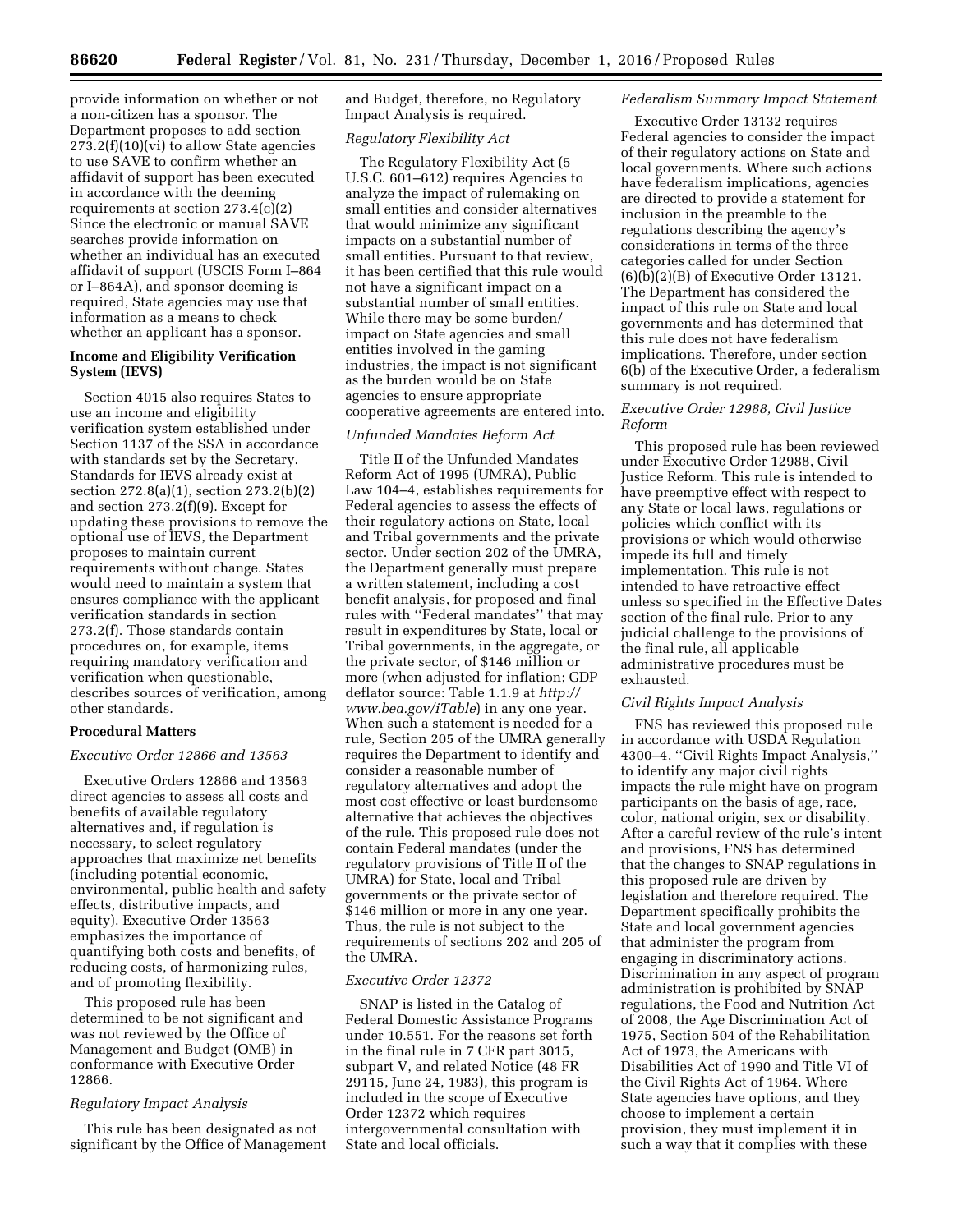requirements and the regulations at 7 CFR 272.6.

*Student Provision:* This provision implements the provision requiring that the exception provided to participants of a SNAP E&T program is limited to those who are enrolled in a course or program of study that is part of a program of career and technical education (as defined in Section 3 of the Carl D. Perkins Career and Technical Education Act of 2006) that may be completed in not more than 4 years at an institution of higher education (as defined in section 102 of the Higher Education Act of 1965), or enrolled in courses for remedial education, basic adult education, literacy, or English as a second language.

*Impact on Households:* This mandatory change will be applied uniformly across households. Classification in an E&T program is not based on status in a protected class.

*Impact on State Agencies:* Thirty-four States offer education components through their E&T programs in FY 2015. These States will need to evaluate whether those components meet the student eligibility criteria proposed in this rule. Impacts are expected to be minimal.

*Felon Disqualification:* This provision disqualifies individuals who are convicted of certain crimes who are also not in compliance with the terms of their sentence or fleeing felons from receiving SNAP benefits, and requires individuals convicted of those crimes to attest to same.

*Impact on Households:* The household will be responsible for honestly representing whether any household member has been convicted of the stated crimes. This change is also mandatory and will impact all houses uniformly regardless of status in a protected class. The Department does not have any information that individuals in a protected class are more likely to violate the terms of their sentence or probation or parole. The Department therefore does not anticipate a greater impact on any protected class.

*Impact on State agencies:* State agencies will be required to update their application processes to obtain the attestation and document same in the case file. State agencies will also be responsible for verifying that those individuals are disqualified felons.

*Lottery and Gambling Winnings Disqualification:* This provision disqualifies individuals who receive substantial lottery or gambling winnings from receiving SNAP benefits.

*Impact on Households:* This provision is intended to make households that

receive a substantial amount of gambling or lottery winnings ineligible for SNAP. All SNAP households will be subject to this provision equally, whereby if a SNAP household receives substantial winnings they will be made ineligible for benefits until they again meet normal program income and resource requirements.

*Impact on State agencies:* State agencies are required to implement a data matching system with entities within the state that are involved in lotteries and gaming. As such, this rule will have an impact on those entities involved in cooperative agreements with the State agencies.

*Income and Eligibility and Immigration Verification Systems:* This provision requires States to have an income and eligibility and immigration verification system.

*Impact on Households:* This provision will not impact households directly. The Department anticipates that the only potential impact on households will be a benefit in that non-citizens applying for SNAP benefits will have their immigration status verified through more consistent methods across States.

*Impact on State agencies:* States were required to implement the immigration verification system immediately upon implementation of the 2014 Farm Bill. The vast majority of States already had a system in place that adheres to these requirements. Many States already have an income and eligibility verification in place already as well. For those reasons, the Department does not anticipate that this provision will result in a significant impact on State agencies.

*Training and Outreach:* SNAP is administered by State agencies which communicate program information and program rules based on Federal law and regulations to those within their jurisdiction, including individuals from protected classes that may be affected by program changes. After the passage of the 2014 Farm Bill, the Department worked with State agencies to ensure their understanding of the changes required by these provisions. The Department released an implementation memorandum on these provisions on March 21, 2014. The Department also shared guidance through a Question & Answer memorandum on June 10, 2014, to address the State agencies' questions and concerns and ensure clarity on requirements for implementing the requirement.

The Department participated in a May 21, 2014, Tribal Consultation on the lottery provision, during which the Department received no significant feedback or questions.

The Department maintains a public Web site that provides basic information on each program, including SNAP. Interested persons, including potential applicants, applicants, and participants can find information about these changes as well as State agency contact information, downloadable applications, and links to State agency Web sites and online applications.

*Finding and Conclusion:* After careful review of the rule's intent and provisions, and the characteristics of SNAP households and individual participants, the Department has determined that this proposed rule will not have a disparate impact on any group or class of persons.

## *Executive Order 13175*

Executive Order 13175 requires Federal agencies to consult and coordinate with Tribes on a government-to-government basis on policies that have Tribal implications, including regulations, legislative comments or proposed legislation, and other policy statements or actions that have substantial direct effects on one or more Indian Tribes, on the relationship between the Federal Government and Indian Tribes, or on the distribution of power and responsibilities between the Federal Government and Indian Tribes. The Department participated in a Tribal Consultation on the Lottery provisions of this rule. Tribal organizations with gaming facilities may be approached by the State(s) in which they are located to participate in the cooperative agreements to identify individuals with significant lottery or gambling winnings. The Department also notes that the regulatory changes proposed in this rule regarding students enrolled more than half-time and certain convicted felons will not have a greater substantial direct effect on tribal organizations than all other applicants applying for SNAP. We are unaware of any current Tribal laws that could be in conflict with the final rule.

#### *Paperwork Reduction Act*

The Paperwork Reduction Act of 1995 (44 U.S.C. Chap. 35; 5 CFR 1320) requires the Office of Management and Budget (OMB) approve all collections of information by a Federal agency before they can be implemented. Respondents are not required to respond to any collection of information unless it displays a current valid OMB control number. This rule proposes information collections that are subject to review and approval by the Office of Management and Budget; therefore, FNS is submitting for public comment the changes in the information collection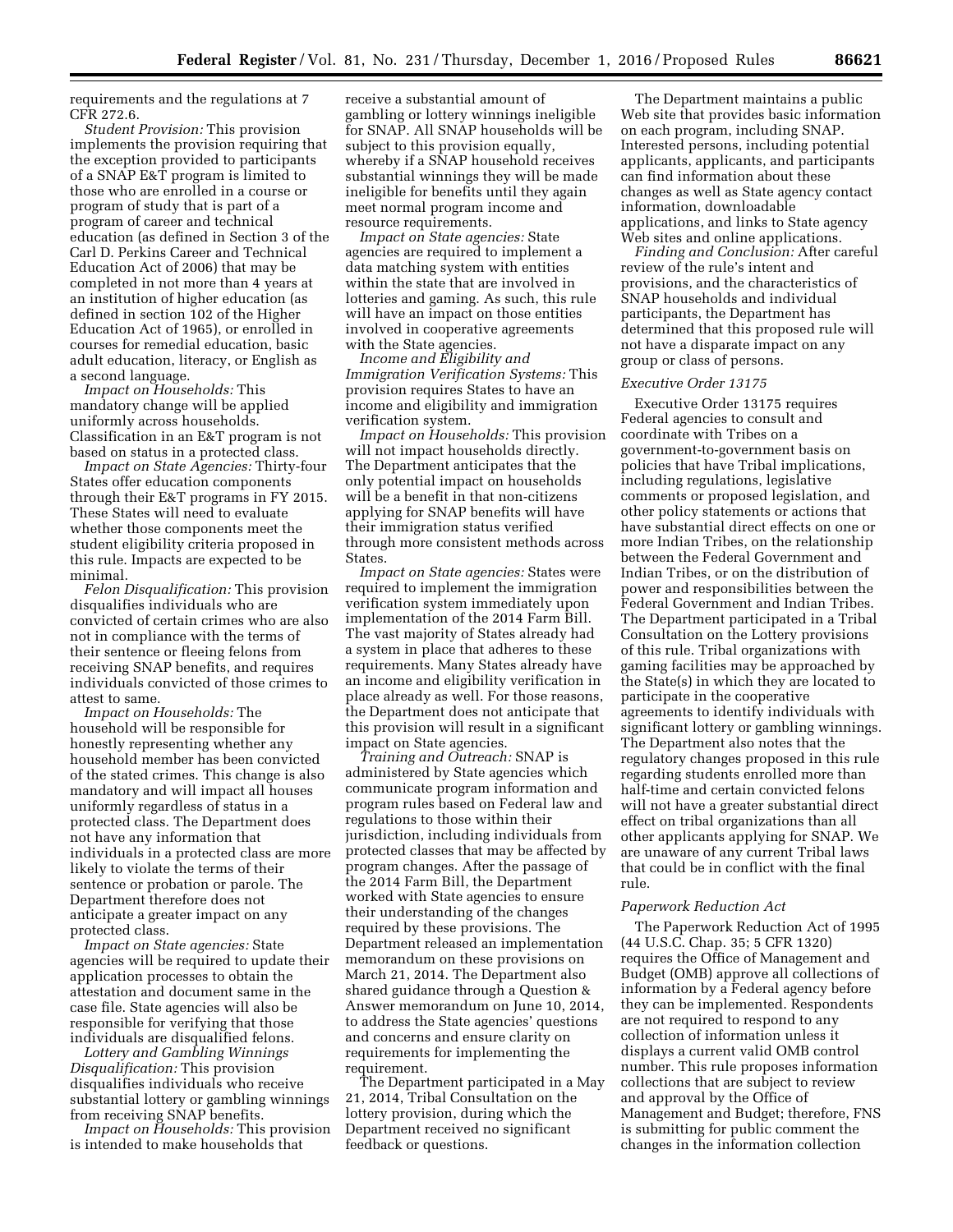burden that would result from adoption of the proposals in the rule. In accordance with the Paperwork Reduction Act of 1995, this notice invites the general public and other public agencies to comment on this proposed information collection.

This is a new collection for proposed rule, Lottery and Gambling Winners in the Supplemental Nutrition Assistance Program, which would require States to make ineligible SNAP participants with substantial lottery or gambling winnings and establish cooperative agreements with gaming entities within their States to identify SNAP participants with substantial winnings. The provisions regarding students, felon disqualification and State eligibility verification systems in this proposed rule do not contain information collection requirements subject to approval by OMB under the Paperwork Reduction Act of 1994.

State agencies will be required to make minimal, one-time changes to their application process in order to comply with the provisions of the felon disqualification attestation requirement. Since State agencies are already required to verify the immigration status of non-citizens applying for the program, the impact of this provision is negligible. Other minimal burdens imposed on State agencies by this proposed rule are usual and customary within the course of their normal business activities. These changes are contingent upon OMB approval under the Paperwork Reduction Act of 1995. When the information collection requirements have been approved, FNS will publish a separate action in the **Federal Register** announcing OMB's approval.

Comments on this information collection pursuant this proposed rule must be received on or before January 30, 2017.

Comments are invited on: (a) Whether the proposed collection of information is necessary for the proper performance of the functions of the agency, including whether the information shall have practical utility; (b) the accuracy of the agency's estimate of the burden of the proposed collection of information, including the validity of the methodology and assumptions that were used; (c) ways to enhance the quality, utility, and clarity of the information to be collected; and (d) ways to minimize the burden of the collection of information on those who are to respond, including use of appropriate automated, electronic, mechanical, or other technological collection techniques or other forms of information technology.

Comments may be sent to: Mary Rose Conroy, Food and Nutrition Service, U.S. Department of Agriculture, 3101 Park Center Drive, Room 810, Alexandria, VA 22302. Comments may also be submitted via fax to the attention of Mary Rose Conroy at 703–305–2803 or via email to *[maryrose.conroy@](mailto:maryrose.conroy@fns.usda.gov) [fns.usda.gov.](mailto:maryrose.conroy@fns.usda.gov)* Comments will also be accepted through the Federal eRulemaking Portal. Go to *[http://](http://www.regulations.gov) [www.regulations.gov,](http://www.regulations.gov)* and follow the online instructions for submitting comments electronically. All responses to this notice will be summarized and included in the request for Office of Management and Budget approval. All comments will be a matter of public record.

*Title:* Supplemental Nutrition Assistance Program: Student Eligibility, Convicted Felons, Lottery and Gambling, and State Verification Provisions of the Agricultural Act of 2014.

*OMB Number:* 0584–NEW. *Expiration Date:* [Not Yet Determined.]

*Type of Request:* New collection *Abstract:* This proposed rule is intended to implement several section of the Agricultural Act of 2014 including section 4009 (Ending Supplemental Nutrition Assistance Program Benefits for Lottery or Gambling Winners). This provision makes households in which a members receives substantial lottery and gambling winnings (as determined by the Secretary) ineligible for SNAP until they meet allowable financial resources and income eligibility requirements. The provision also requires States to establish cooperative agreements, to the maximum extent practicable, with entities responsible for gaming in their State in order to identify individuals with substantial winnings.

This rule does not require any recordkeeping burden. Reporting detail burden information is provided below.

# **Estimates of the Hour Burden of the Reporting of Information**

## *First Year Burden Hours*

The affected public for this collection is 53 State SNAP agencies, 53 State public agency gaming entities, and 159 private business gaming entities. It is estimated that each of the 53 State SNAP agencies will establish cooperative agreements once with one State public agency gaming entity within the State and 3 private business gaming entities within the State for a total of 212 annual responses which will take approximately 320 hours per response for a total of 67,840 annual

burden hours. This one time activity includes time for the State SNAP agency to reach out to the State public agency gaming entities and private business gaming entities in the State, negotiate terms for sharing identifying information of winners, establish secure connections for sharing information, and to complete all necessary reviews of agreements by legal counsel and State leadership. Each of the 53 State public agency gaming entities will also incur a burden entering into cooperative agreements with their State SNAP agency, which will take approximately 320 hours per response for a total of 16,960 burden hours. This one time activity includes time for the State public agency gaming entity to negotiate terms for sharing identifying information of winners, establish secure connections for sharing information, and to complete all necessary reviews of agreements by legal counsel and State public agency gaming entity leadership. It is estimated that each of 159 affected private business gaming entities will establish cooperative agreements once with their respective State SNAP agency, which will take approximately 320 hours per response for a total of 50,880 annual burden hours. Our estimate assumes all 53 State SNAP agencies receiving SNAP funding will implement this rule despite large variations in gaming activities from State to State.

It is estimated that each of the 53 State SNAP agencies will create a data matching system once to match information on winners from State public agency gaming entities and private business gaming entities within the State with SNAP participation lists, which will take approximately 160 hours per response for a total of 8,480 annual burden hours. All State SNAP agencies currently make use of other computerized data matching systems (*e.g.* SAVE for immigration verification), so costs assume States will re-program existing systems.

#### *Ongoing Yearly Costs*

Once the matching system is in place, for every year thereafter, the State public agency and private business gaming entities will have to enter information into the system for every individual who wins over the threshold for winnings. There is no national database of how many people win large amounts of money in State lotteries or through other gaming activities. For this estimate, it is assumed that each of the 53 State public agency gaming entities would have 200 individuals who win over the threshold in a given year for a total of 10,600 annual responses. It will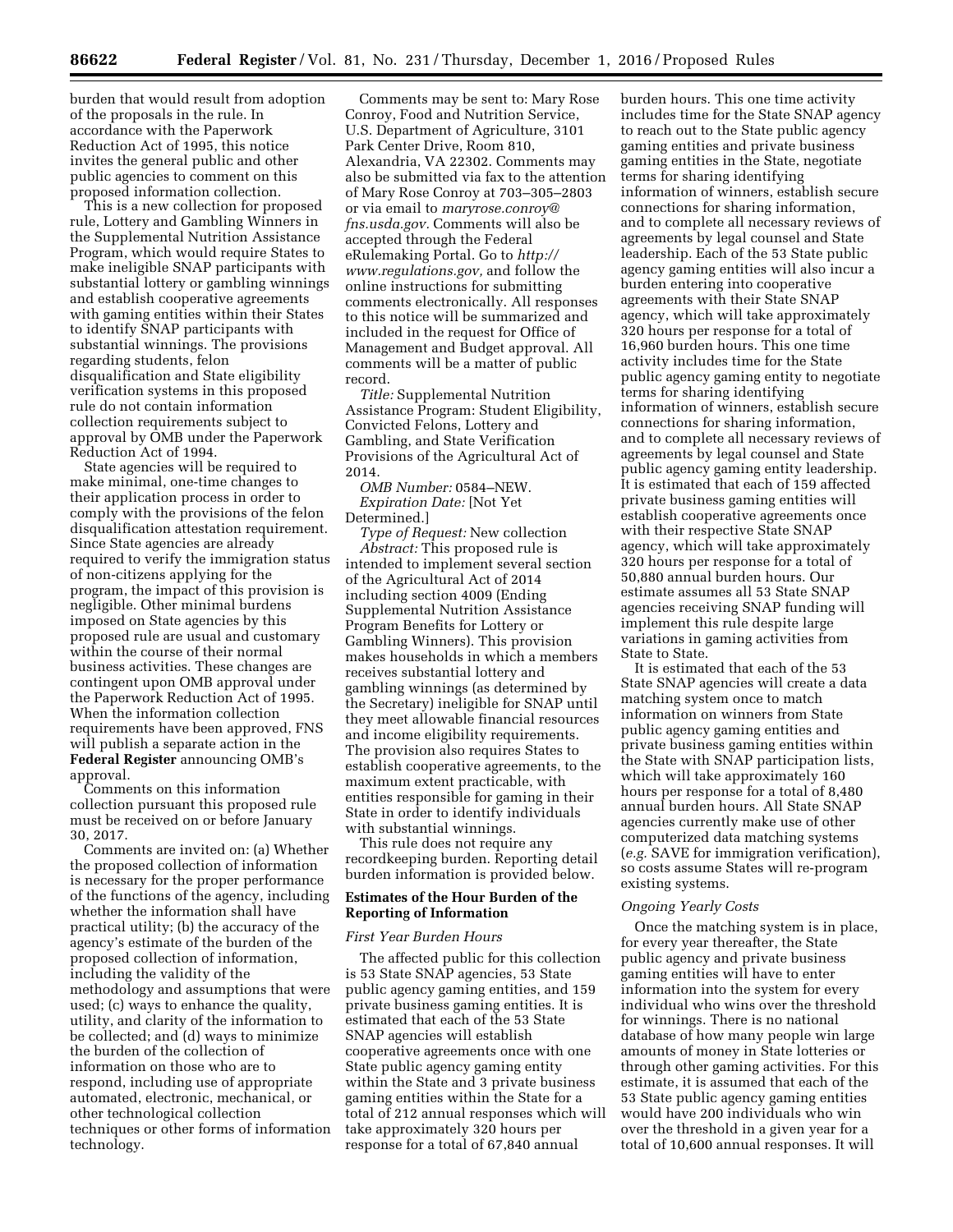take approximately 0.08 hours for the State public agency gaming entity to identify the winner and enter the appropriate information into the matching system for a total of 848 annual burden hours per year. In addition, it is estimated that each of the 159 private business gaming entities will identify 100 individuals per year who have won over the threshold for a total of 15,900 annual responses. It will take approximately 0.08 hours for the private business gaming agency to identify the winner and enter the appropriate information into the matching system for a total of 1,272 annual burden hours per year.

Once the matching system is in place, for every year thereafter, the matches between the winner list and SNAP participation list should occur automatically and with negligible cost. For this estimate, it is assumed that each of the 53 State SNAP agencies will positively match with the one State

public agency and three private business gaming entities in their respective States an average of 35 records per year for a total annual response of approximately 1,855 SNAP participants nationally. Each of 53 State SNAP agencies will have to identify among the responses above those that are misidentified as SNAP participants because of a similar name, inaccurate reporting etc. FNS anticipates that each of the 53 State SNAP agencies will receive approximately 5 total annual records with misidentified participants for a total annual response of 265 records. It will take approximately 0.667 hours to identify these types of misidentifications for a total annual burden of 176.76 burden hours. Additionally, each of the 53 State SNAP agencies will have to follow-up with and disqualify SNAP participants discovered through the above matches to have actual substantial lottery or gambling winnings. FNS anticipates

approximately 30 records annually per State SNAP agency will be households with actual substantial winnings and it will take approximately 1 hour of the State SNAP agency's time for this activity for a total of approximately 1590 annual burden hours.

Lottery or gambling winners who lose eligibility for SNAP will need to be reevaluated according to normal program rules if they again decide to apply for SNAP benefits. In order to identify applicants who were previously disqualified due to substantial winnings, eligibility workers may conduct a routine search of past enrollment files at the time of application. In most cases, eligibility workers are already doing this search to identify other relevant information for the current household application, and as a result the cost is negligible.

There is no recordkeeping burden required for this information collection request.

| Reg. Section                           | Respondent type                                                  | Description of<br>activity                                                                                                | Estimated<br>number of<br>respondents | Annual<br>report or<br>record filed | Total annual<br>responses | Number of<br>burden<br>hours per<br>response | Estimated<br>total burden<br>hours | Hourly wage<br>rate*<br>$($ \$) | Estimate cost to<br>respondents<br>$($ \$) |
|----------------------------------------|------------------------------------------------------------------|---------------------------------------------------------------------------------------------------------------------------|---------------------------------------|-------------------------------------|---------------------------|----------------------------------------------|------------------------------------|---------------------------------|--------------------------------------------|
| 7 CFR 272.17                           | State SNAP Agen-<br>cy Managers.                                 | Establish coopera-<br>tive agreements<br>with State public<br>agency and pri-<br>vate business<br>gaming enti-<br>ties.** | 53                                    | 4                                   | 212                       | 320                                          | 67,840                             | \$45.64                         | \$3,096,217.60                             |
| 7 CFR 272.17                           | State Public Agen-<br>cy Gaming Enti-<br>ty Managers.            | Establish coopera-<br>tive agreements<br>with State SNAP<br>agency.**                                                     | 53                                    | 1                                   | 53                        | 320                                          | 16.960                             | 45.64                           | 774.054.40                                 |
| 7 CFR 272.17                           | State SNAP Agen-<br>cy Managers.                                 | Create a data<br>matching sys-<br>tem with State<br>public agency<br>and private busi-<br>ness gaming en-<br>tities.**    | 53                                    | 1                                   | 53                        | 160                                          | 8,480                              | 45.64                           | 387,027.20                                 |
| 272.17 and<br>$273.11(r)$ .            | State SNAP Agen-<br>cy Eligibility<br>Worker.                    | Eligibility worker<br>follow-up-<br>misidentified<br>winners.                                                             | 53                                    | 5                                   | 265                       | 0.667                                        | 176.76                             | 20.41                           | 3,607.57                                   |
| 7 CFR 272.17 and<br>7 CFR 273.11(r).   | State SNAP Agen-<br>cy Eligibility<br>Worker.                    | Eligibility worker<br>follow-up-true<br>winners.                                                                          | 53                                    | 30                                  | 1590                      | 1                                            | 1590                               | 20.41                           | 32,451.90                                  |
| 7 CFR 272.17                           | State Public Agen-<br>cy Gaming Enti-<br>ty Staff Member.        | Input data into<br>data matching<br>system for use<br>by State SNAP<br>agency.                                            | 53                                    | 200                                 | 10,600                    | 0.08                                         | 848                                | 18.46                           | 15,654.08                                  |
| <b>State Agency Subtotal Reporting</b> |                                                                  |                                                                                                                           | 53                                    | 241                                 | 12,773                    | .                                            | 95,894.76                          |                                 | 4,309,012.60                               |
| 7 CFR 272.17                           | <b>Private Business</b><br><b>Gaming Entity</b><br>Managers.     | Establish coopera-<br>tive agreements<br>with State SNAP<br>agency.**                                                     | 159                                   | 1                                   | 159                       | 320                                          | 50,880                             | 71.79                           | 3,652,675.20                               |
| 7 CFR 272.17                           | <b>Private Business</b><br><b>Gaming Entity</b><br>Staff Member. | Input data into<br>data matching<br>system for use<br>by State SNAP<br>agency.                                            | 159                                   | 100                                 | 15,900                    | 0.08                                         | 1272                               | 13.25                           | 16,854                                     |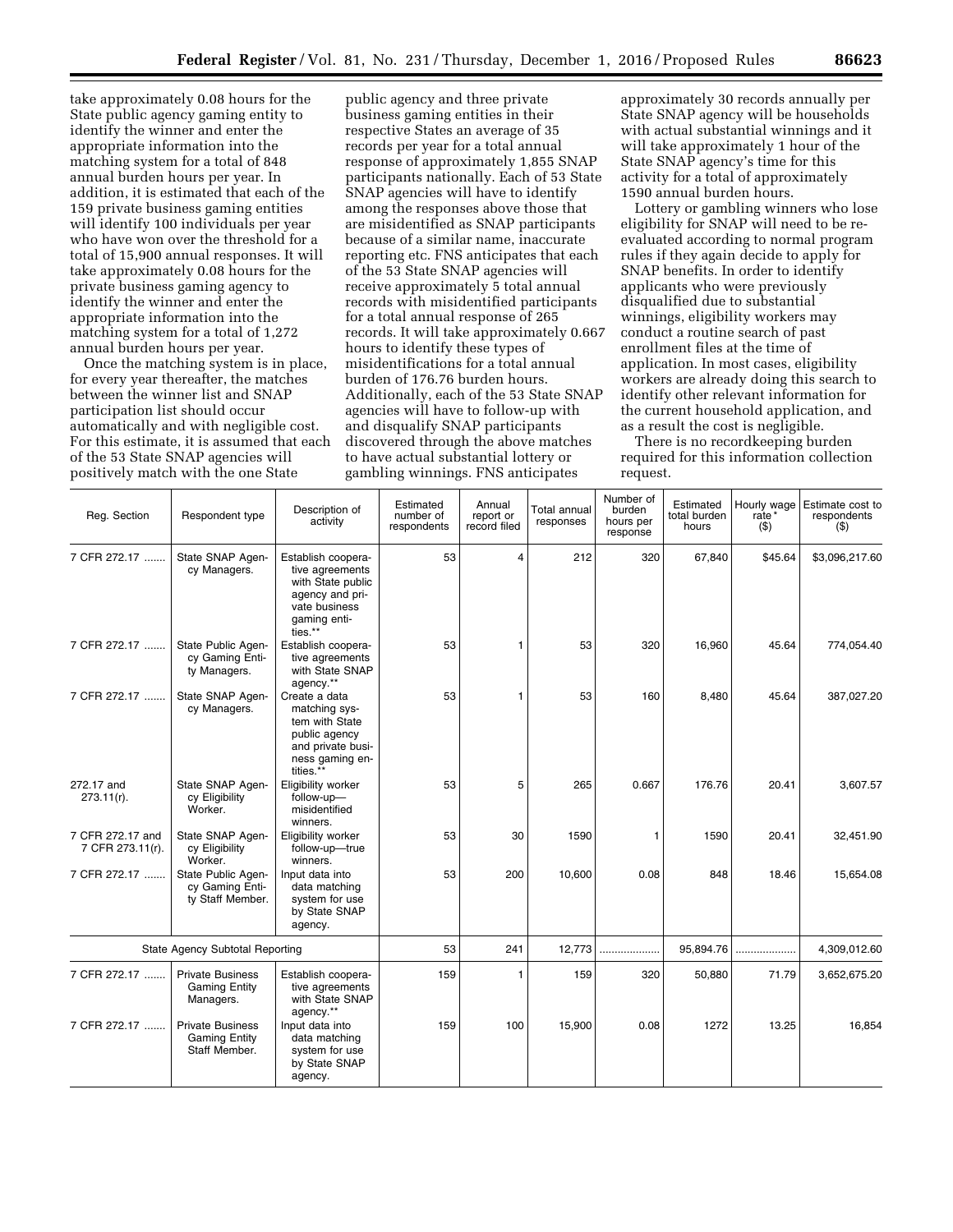| Reg. Section                                                  | Respondent type | Description of<br>activity | Estimated<br>number of<br>respondents | Annual<br>report or<br>record filed | Total annual<br>responses | Number of<br>burden<br>hours per<br>response | Estimated<br>total burden<br>hours | rate*<br>$($ \$) | Hourly wage Estimate cost to<br>respondents |
|---------------------------------------------------------------|-----------------|----------------------------|---------------------------------------|-------------------------------------|---------------------------|----------------------------------------------|------------------------------------|------------------|---------------------------------------------|
| <b>Business Subtotal Reporting</b>                            |                 |                            | 159                                   | 101                                 | 16.0591                   |                                              | 52.152                             |                  | 3.669.529.20                                |
| States and Business Reporting Grand Total Burden<br>Estimates |                 |                            | 212                                   |                                     | 28.832                    |                                              |                                    | 148,046.76       | 7.978.541.80                                |

\* Based on the Bureau of Labor Statistics May 2014 Occupational and Wage Statistics. The salaries of State SNAP agency managers and public gaming entity managers are considered to be "General and Operations Managers, Local

## **Description of Costs and Assumptions**

The estimate of respondent cost is based on the burden estimates and utilizes the Department of Labor, Bureau of Labor Statistic, May 2015 National Occupational and Wage Statistics, Occupational Groups (11–1021), (11– 9071), (43–4061), (43–4199), and (43– 3041).

The total annual cost to respondents is \$7,978,541.80. This includes \$3,669,529.20 for Business and \$4,309,012.60 for State Agencies. It is estimated that State SNAP agency mangers in the General and Operations Managers for Local Government occupation group (11–1021) in the 53 State SNAP agencies will spend a total of 67,840 hours to establish cooperative agreements with State public agency and private business gaming entities at a rate of \$45.64 per hour for a total estimated cost of \$3,096,217.60 for all respondents in the first year.

It is estimated that State public agency gaming entity managers in the General and Operations Managers for Local Government occupation group (11–1021) in the 53 State SNAP agencies will spend a total of 16,960 hours to establish cooperative agreements with State SNAP agencies at a rate of \$45.64 per hour for a total estimated cost of \$774,054.40 for all respondents in the first year.

It is estimated that State SNAP agency mangers in the General and Operations Managers for Local Government occupation group (11–1021) in the 53 State SNAP agencies will spend a total of 8480 hours to establish data matching systems with State public agency and private business gaming entities at a rate of \$45.64 per hour for a total estimated cost of \$387,027.20 for all respondents in the first year.

It is estimated that State SNAP agency eligibility workers in the Eligibility, Interviews, Government Programs occupation group (43–4061) in the 53 State SNAP agencies will spend a total of 176.76 hours to review matches for misidentified winners at a rate of \$20.41 per hour for a total estimated cost of \$3,607.57 for all respondents annually.

It is estimated that State SNAP agency eligibility workers in the Eligibility, Interviews, Government Programs occupation group (43–4061) in the 53 State SNAP agencies will spend a total of 1590 hours to follow-up with and disqualify correctly matched winners at a rate of \$20.41 per hour for a total estimated cost of \$32,451.90 for all respondents annually.

It is estimated that State public agency gaming entity staff in the Information and Record Clerks, All Other occupation group (43–4199) in the 53 State public agency gaming entities will spend a total of 848 hours to enter appropriate information into the data matching system with the State SNAP agency at a rate of \$18.46 per hour for a total estimated cost of \$15,654.08 for all respondents annually.

It is estimated that private gaming entity managers in the General and Operations Managers, Management in Companies and Enterprises occupation group (11–1021) in the 159 private business gaming entities will spend a total of 50,880 hours to establish cooperative agreements with State SNAP agencies at a rate of \$71.79 per hour for a total estimated cost of \$3,652,675.20 for all respondents in the first year.

It is estimated that private business gaming entity staff in the Gaming Cage Workers occupation group (43–3041) in the 159 private business gaming entities will spend a total of 1272 hours to enter appropriate information into the data matching system with the State SNAP agency at a rate of \$13.25 per hour for a total estimated cost of \$16,854 for all respondents annually.

#### **E-Government Act Compliance**

The Department is committed to complying with the E-Government Act of 2002, to promote the use of the Internet and other information technologies to provide increased opportunities for citizen access to

Government information and services, and for other purposes.

#### **List of Subjects**

#### *7 CFR Part 271*

Food stamps, Grant programs—social programs, Reporting and recordkeeping requirements.

## *7 CFR Part 272*

Alaska, Civil rights, Supplemental Nutrition Assistance Program, Grant programs—social programs, Penalties, Reporting and recordkeeping requirements.

## *7 CFR Part 273*

Administrative practice and procedures, Aliens, Claims, Supplemental Nutrition Assistance Program, Fraud, Grant programs—social programs, Penalties, Reporting and recordkeeping requirements, Social Security, Students.

For the reasons set forth in the preamble, 7 CFR parts 271, 272 and 273 are proposed to be amended as follows:

■ 1. The authority citation for Parts 271, 272 and 273 continue to read as follows:

**Authority:** 7 U.S.C. 2011–2036.

## **PART 271—GENERAL INFORMATION AND DEFINITIONS**

■ 2. In § 271.2:

■ a. In the definition for Alien Status Verification Index (ASVI), remove the words ''Immigration and Naturalization Service'' and add in its place the words ''United States Citizenship and Immigration Services (USCIS)''.

■ **b**. Remove the definition for

''Immigration and Naturalization Service (INS).''

■ c. Add a definition for "United States Citizenship and Immigration Services (USCIS)''.

The addition to read as follows:

#### **§ 271.2 Definitions.**

\* \* \* \* \* *United States Citizenship and Immigration Services (USCIS)* means the U.S. Citizenship and Immigration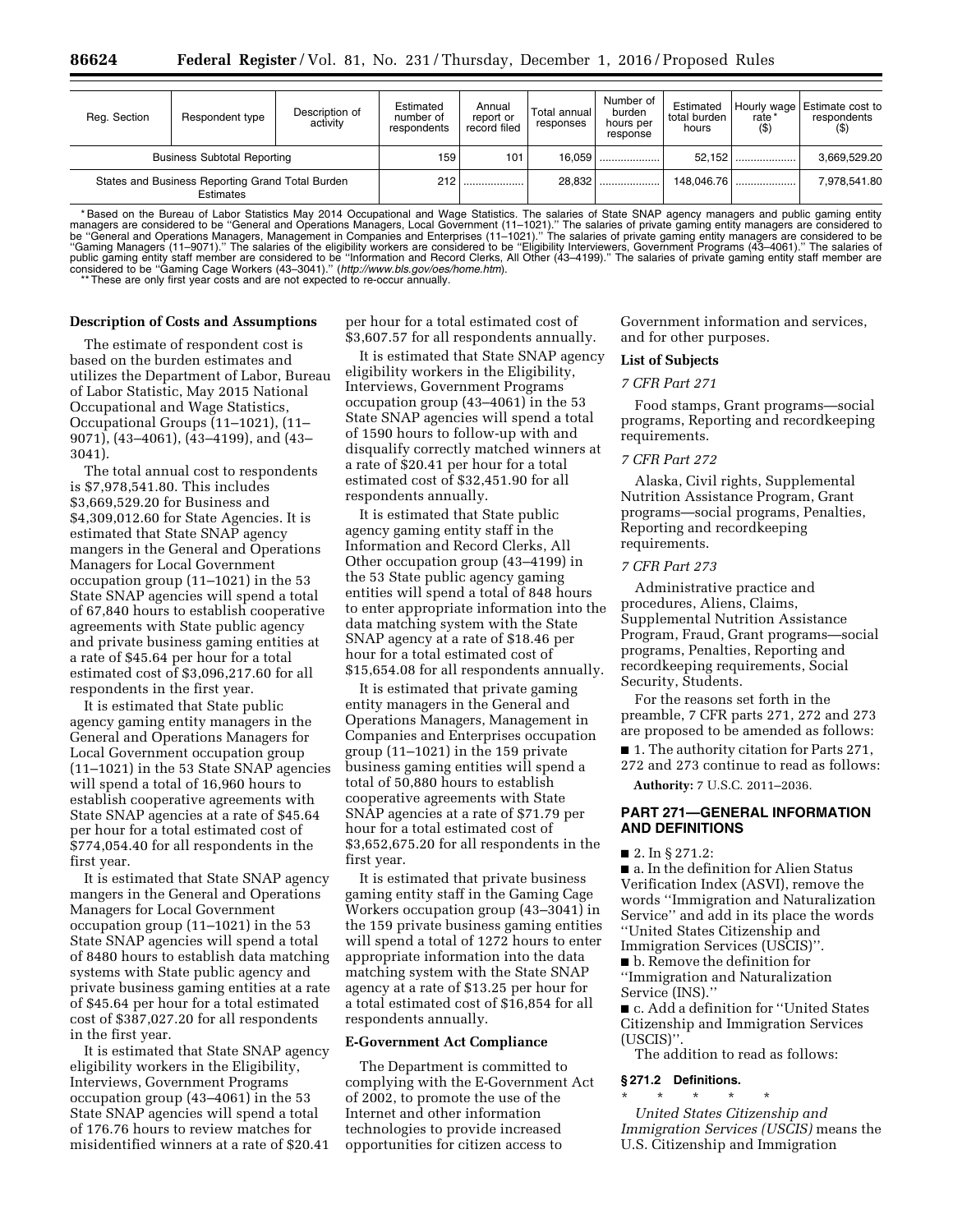Services, U.S. Department of Homeland Security.''

\* \* \* \* \*

# **PART 272—REQUIREMENTS FOR PARTICIPATING STATE AGENCIES**

 $\blacksquare$  3. In § 272.11 (b) and (d), remove the word ''INS'' and add in its place the word ''USCIS''.

■ 4. Revise the first sentence of  $\S 272.8(a)(1)$ , to read as follows:

#### **§ 272.8 State income and eligibility verification system.**

 $(a) * * * *$ 

(1) State agencies shall maintain and use an income and eligibility verification system (IEVS), as specified in this section. \* \* \*

\* \* \* \* \* ■ 5. Revise § 272.11(a) to read as follows:

# **§ 272.11 Systematic Alien Verification for Entitlements (SAVE) Program.**

(a) General. A State agency shall use an immigration status verification system established under Section 1137 of the Social Security Act (42 U.S.C. 1320b–7) to verify the eligible status of all aliens applying for SNAP benefits. USCIS maintains the Systematic Alien Verification for Entitlements (SAVE) Program to conduct such verification.

\* \* \* \* \*  $\blacksquare$  6. Add § 272.17, to read as follows:

## **§ 272.17 Data matching for substantial lottery or gambling winnings.**

(a) General. Each State agency, to the maximum extent practicable, shall establish cooperative agreements with gaming entities within their State to identify members of certified households who have won substantial lottery or gambling winnings as defined in § 273.11(r).

(b) Cooperative Agreements. State agencies, to the maximum extent practicable, shall enter into cooperative agreements with the gaming entities responsible for the regulation or sponsorship of gaming in the State. Cooperative agreements should specify the type of information to be shared by the gaming entity, the procedures used to share information, the frequency of sharing information, and the job titles of individuals who will have access to the data. Cooperative agreements shall also include safeguards limiting release or disclosure of personally identifiable information of SNAP recipients who are the subject of data matches.

(c) Use of match data. States shall provide a system for:

(1) Comparing information obtained from gaming entities about individuals with substantial winnings with

databases of currently certified households within the State;

(2) The reporting of instances where there is a match;

(3) If match information is not considered verified upon receipt, the verification of matches to determine their accuracy in accordance with § 273.2(f);

(4) If during a household's certification period, the household is found to have received substantial winnings, as defined in § 273.11(r), prior to any action to terminate the household's benefits, the State agency shall provide the household notice in accordance with the provisions on notices of adverse action appearing in § 273.13. For households that are found to have received substantial winnings at the time of the household's recertification, the State agency shall notify such households, in accordance with the provisions on notices of denial appearing in  $\S 273.10(g)(2)$ ; and

(5) The establishment and collection of claims as appropriate.

(d) Frequency of data matches. The State agency shall perform data matches as frequently as is feasibly possible to identify SNAP recipients with substantial winnings, as defined in § 273.11(r); however, at a minimum the State agency shall conduct data matches when a household files a periodic report and at the time of the household's recertification.

(e) State Plan of Operations. The State agency shall include as an attachment to the annual State Plan of Operations, as required in accordance with § 272.2, the names of gaming entities with which the State agency has entered into cooperative agreements, the frequency of data matches with such entities, and if information is considered verified upon receipt.

## **PART 273—CERTIFICATION OF ELIGIBLE HOUSEHOLDS**

■ 7. In Part 273, remove the word ''INS'' wherever it appears and add in its place ''USCIS''.

■ 8. In § 273.2:

■ a. Revise the first sentence of paragraph (b)(2);

■ b. Revise the first sentence of paragraph (f)(1)(ii)(A) and add new second sentence;

■ c. Amend paragraph (f)(5)(i) by adding a sentence at the end of paragraph;

■ d. Amend paragraph (f)(9) by revising the paragraph heading and paragraphs (i) and (ii);

■ e. Revise the paragraph heading and introductory text of (f)(10);

■ f. Add paragraph (f)(10)(vi);

 $\blacksquare$  g. Revise § 273.2(j)(2)(vii)(D);

■ h. Add new paragraph (o).

The revisions and additions to read as follows:

## **§ 273.2 Office operations and application processing.**

- $\star$   $\star$
- (b) \* \* \*

 $(2)$  \* \* \* In using IEVS in accordance with paragraph (f)(9) of this section, it must notify all applicants for food stamp benefits at the time of application and at each recertification through a written statement on or provided with the application form that information available through IEVS will be requested, used and may be verified through collateral contact when discrepancies are found by the State agency, and that such information may affect the household's eligibility and level of benefits. \* \* \*

- \* \* \* \* \*
	- (f) \* \* \*
	- $(1) * * * *$

 $(ii) * * * *$ 

(A) The State agency shall verify the eligible status of all aliens applying for SNAP benefits by using an immigration status verification system established under Section 1137 of the Social Security Act (42 U.S.C. 1320b–7). FNS may require State agencies to provide written confirmation from USCIS that the system used by the State is an immigration status verification system established under Section 1137 of the Social Security Act. \* \* \*

- \* \* \* \* \*
- (5) \* \* \*

 $(i) * * *$  However, if a SNAP applicant's attestation regarding disqualified felon status described in § 273.2(o) is questionable, the State agency shall verify the attestation. The State agency shall verify the felon status when an applicant affirmatively attests that he or she or a member of their household is such a convicted felon and is not in compliance with the sentence. Each element of an affirmative attestation—that the individual has been convicted of a crime listed at § 273.11(s), and that the individual is not in compliance with the terms of their sentence—shall be verified. In conducting verifications of both questionable attestations and affirmative attestations under this paragraph the State agency shall establish reasonable, consistent standards, evaluate each case separately, and document the case file accordingly.

\* \* \* \* \* (9) *Mandatory use of IEVS.* (i) The State agency must obtain information through IEVS in accordance with procedures specified in § 272.8 of this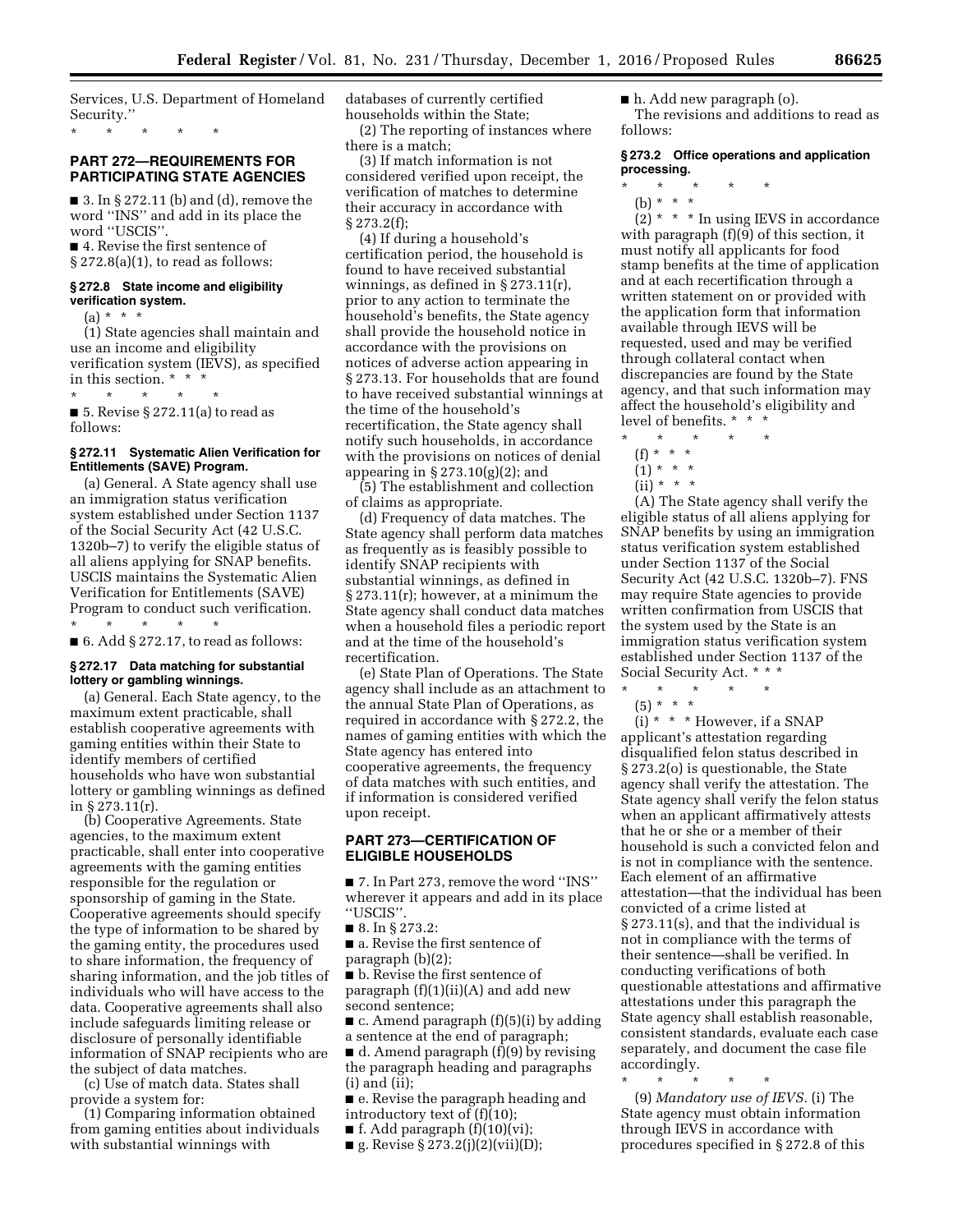chapter and use it to verify the eligibility and benefit levels of applicants and participating households.

(ii) The State agency must access data through the IEVS in accordance with the disclosure safeguards and data exchange agreements required by part 272.

\* \* \* \* \*

(10) Use of SAVE. Households are required to submit documentation for each alien applying for SNAP benefits in order for the State agency to verify their immigration statuses. State agencies shall verify the validity of such documents through an immigration status verification system established under Section 1137 of the Social Security Act (42 U.S.C. 1320b–7) in accordance with § 272.11 of this chapter. USCIS maintains the SAVE system to conduct this verification. When using SAVE to verify immigration status, State agencies shall use the following procedures:

\* \* \* \* \*

(vi) State agencies may use information contained in SAVE search results to confirm whether a non-citizen has a sponsor who has signed a legally binding affidavit of support when evaluating the non-citizen's application for SNAP benefits in accordance with the deeming requirements described in  $§ 273.4(c)(2).$ 

- \* \* \* \* \*
- (j) \* \* \*
- $(2) * * * *$
- $(vii) * * * *$

(D) Any member of that household is ineligible under § 273.11(m) by virtue of a conviction for a drug-related felony, under § 273.11(n) for being a fleeing felon or a probation or parole violator, or under § 273.11(s) for having a conviction for certain crimes and not being in compliance with the sentence.

\* \* \* \* \* (o) Each State agency shall require the individual applying for SNAP benefits to attest to whether the individual or any other member of the household has been convicted of a crime as an adult as described in § 273.11(s) and whether any convicted member is complying with the terms of the sentence.

(1) The State agency shall update its application process, including certification and recertification procedures, to include the attestation requirement. It may be done in writing, verbally, or both, provided that the attestation is legally binding in the law of the State. Whatever procedure a State chooses to implement must be reasonable and consistent for all households applying for SNAP benefits.

(2) The State agency shall document this attestation in the case file.

(3) The State agency shall establish standards for determining what makes an attestation under this subsection questionable and for verifying a questionable attestation as described in  $§ 273.2(f)(2).$ 

■ 9. Revise § 273.5(b)(11)(ii), to read as follows:

## **§ 273.5 Students.**

 $*$  \*

(b) \* \* \*  $(11)* **$ 

(ii) An employment and training program under § 273.7, subject to the condition that the course or program of study, as determined by the State agency:

(A) is part of a program of career and technical education (as defined in section 3 of the Carl D. Perkins Career and Technical Education Act of 2006 (20 U.S.C. 2302) designed to be completed in not more than 4 years at an institution of higher education (as defined in section 102 of the Higher Education Act of 1965 (20 U.S.C. 2296); or

(B) is limited to remedial courses, basic adult education, literacy, or English as a second language. \* \* \* \* \*

 $\blacksquare$  10. Revise § 273.7(e)(1)(vi) to read as follows:

#### **§ 273.7 Work provisions.**

#### $\star$   $\star$   $\star$

(e) \* \* \*

 $(1) * * * *$ 

(vi) Educational programs or activities to improve basic skills or otherwise improve employability including educational programs or activities determined by the State agency to expand the job search abilities or employability of those subject to the program.

(A) Allowable educational programs or activities may include, but are not limited to, courses or programs of study that are part of a program of career and technical education (as defined in section 3 of the Carl D. Perkins Act of 2006), high school or equivalent educational programs, remedial education programs to achieve a basic literacy level, and instructional programs in English as a second language.

(B) Only educational programs or activities that enhance the employability of the participants are allowable. A link between the education and job-readiness must be established for a component to be approved.

\* \* \* \* \* ■ 11. In § 273.11:

 $\blacksquare$  a. Amend paragraph  $(c)(1)$ introductory text by revising the sentence after the paragraph heading; and

■ b. Add paragraphs (r) and (s). The revisions and additions to read as follows:

# **§ 273.11 Action on households with special circumstances.**

\* \* \* \* \*

(c) \* \* \*

 $(1)$  \* \* \* The eligibility and benefit level of any remaining household members of a household containing individuals determined ineligible because of a disqualification for an intentional Program violation, a felony drug conviction, their fleeing felon status, noncompliance with a work requirement of § 273.7, imposition of a sanction while they were participating in a household disqualified because of failure to comply with workfare requirements, or certain convicted felons as provided at § 273.11(s) shall be determined as follows:

\* \* \* \* \* (r) *Disqualification for Substantial Lottery or Gambling Winnings.* Any household certified to receive benefits shall lose eligibility for benefits immediately upon receipt by any

individual in the household of substantial lottery or gambling winnings, as defined in paragraph (r)(2) of this section. The household shall report the receipt of substantial winnings to the State agency in accordance with the reporting requirements contained in  $\S 273.12(a)(5)(iii)(E)(3)$  and within the time-frame described in § 273.12(a)(2). The State agency shall also take action to disqualify any household identified as including a member with substantial winnings in accordance with § 272.17.

(1) *Regaining Eligibility.* Such households shall remain ineligible until they meet the allowable resources and income eligibility requirements described in §§ 273.8 and 273.9, respectively.

(2) *Substantial Winnings.*— (i) *In General.* Substantial lottery or gambling winnings are defined as a cash prize equal to or greater than \$25,000 won in a single game before taxes or other withholdings. If multiple individuals shared in the purchase of a ticket, hand, or similar bet, then only the portion of the winnings allocated to the member of the SNAP household would be counted in the eligibility determination.

(ii) Adjustment. The value of substantial winnings shall be adjusted annually, as needed, by multiplying the gross monthly income limit for a